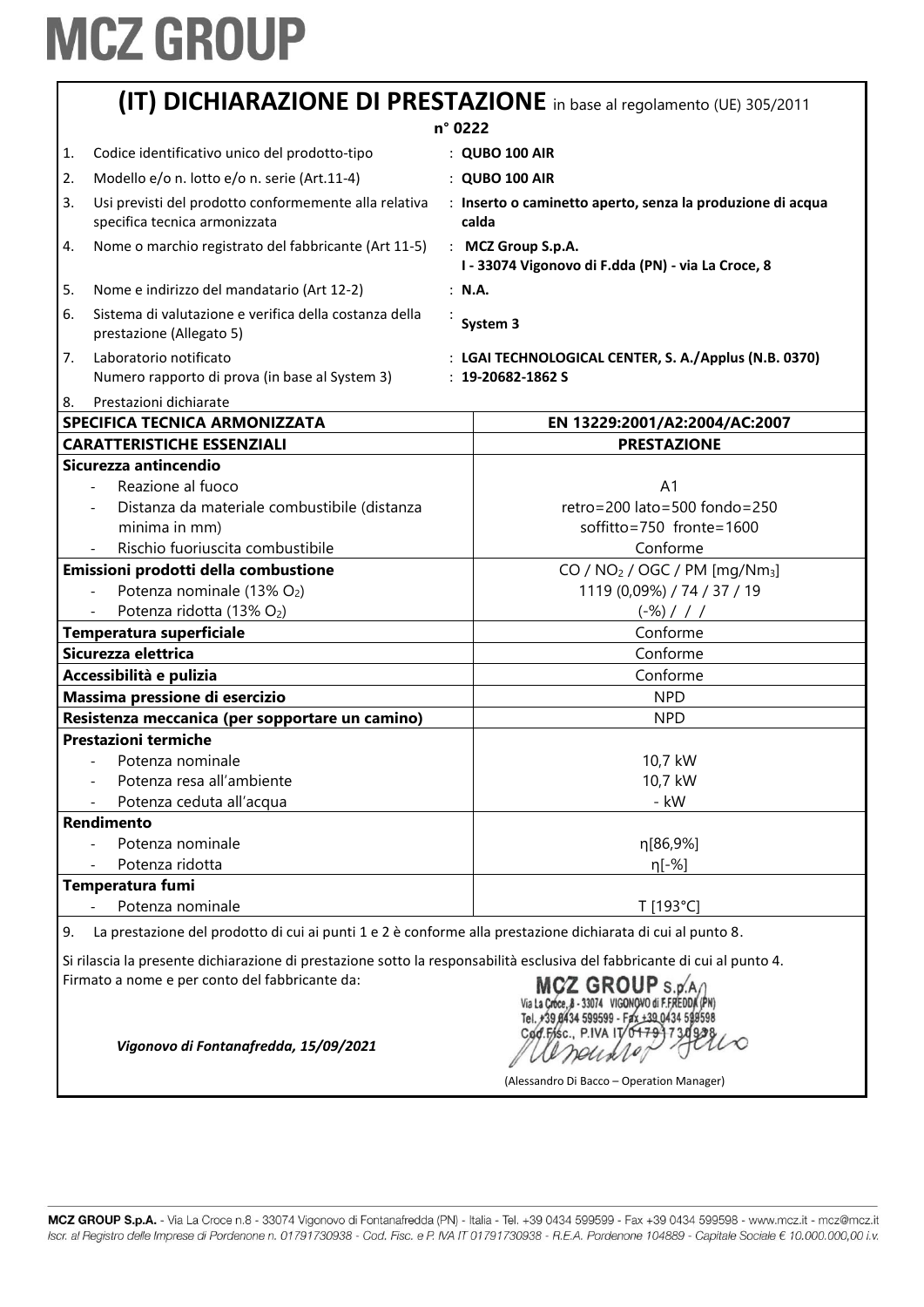|    | (FR) DÉCLARATION DE PERFORMANCE selon le règlement (UE) 305/2011                                                                                                 |                                                                             |  |
|----|------------------------------------------------------------------------------------------------------------------------------------------------------------------|-----------------------------------------------------------------------------|--|
|    |                                                                                                                                                                  | n° 0222                                                                     |  |
| 1. | Code d'identification unique du produit-type                                                                                                                     | : QUBO 100 AIR                                                              |  |
| 2. | Modèle et/ou n° de lot et/ou n° de série (Art. 11-4)                                                                                                             | : QUBO 100 AIR                                                              |  |
| 3. | Utilisation prévue du produit conformément aux<br>spécifications techniques harmonisées<br>correspondantes                                                       | Insert ou cheminée ouverte, sans la production d'eau chaude                 |  |
| 4. | Nom ou marque enregistrée du fabricant (Art. 11-5)                                                                                                               | : MCZ Group S.p.A.<br>I - 33074 Vigonovo di F.dda (PN) - via La Croce, 8    |  |
| 5. | Nom et adresse du mandataire (Art. 12-2)                                                                                                                         | : N.A.                                                                      |  |
| 6. | Système d'évaluation et contrôle de la constance de<br>performance (Annexe 5)                                                                                    | System 3                                                                    |  |
| 7. | Laboratoire notifié<br>Numéro du rapport d'essai (selon le System 3)                                                                                             | : LGAI TECHNOLOGICAL CENTER, S. A./Applus (N.B. 0370)<br>$: 19-20682-1862S$ |  |
| 8. | Performance déclarée                                                                                                                                             |                                                                             |  |
|    | SPÉCIFICATIONS TECHNIQUES HARMONISÉES                                                                                                                            | EN 13229:2001/A2:2004/AC:2007                                               |  |
|    | <b>CARACTÉRISTIQUES ESSENTIELLES</b>                                                                                                                             | <b>PERFORMANCE</b>                                                          |  |
|    | Sécurité incendie                                                                                                                                                |                                                                             |  |
|    | Réaction au Feu                                                                                                                                                  | A <sub>1</sub>                                                              |  |
|    | Distance de sécurité aux matériaux                                                                                                                               | arrière=200 côté=500 sol=250                                                |  |
|    | combustibles (distance minimum, en mm)                                                                                                                           | plafond=750 avant=1600                                                      |  |
|    | Risque de fuite de combustible                                                                                                                                   | Conforme                                                                    |  |
|    | Émission des produits de combustion                                                                                                                              | CO / $NO2$ / OGC / PM [mg/Nm <sub>3</sub> ]                                 |  |
|    | Puissance nominale (13% O2)                                                                                                                                      | 1119 (0,09%) / 74 / 37 / 19                                                 |  |
|    | Puissance réduite (13% O2)                                                                                                                                       | $(-\%)$ / / /                                                               |  |
|    | Température de surface                                                                                                                                           | Conforme                                                                    |  |
|    | Sécurité électrique                                                                                                                                              | Conforme                                                                    |  |
|    | Facilité d'accès et nettoyage                                                                                                                                    | Conforme                                                                    |  |
|    | <b>Pression maximale de service</b>                                                                                                                              | <b>NPD</b>                                                                  |  |
|    | Résistance mécanique (pour soutenir la cheminée)                                                                                                                 | <b>NPD</b>                                                                  |  |
|    | <b>Performance thermique</b>                                                                                                                                     |                                                                             |  |
|    | Puissance nominale                                                                                                                                               | 10,7 kW                                                                     |  |
|    | Puissance rendue au milieu                                                                                                                                       | 10,7 kW                                                                     |  |
|    | Puissance rendue à l'eau                                                                                                                                         | - kW                                                                        |  |
|    | <b>Rendement</b>                                                                                                                                                 |                                                                             |  |
|    | Puissance nominale                                                                                                                                               | η[86,9%]                                                                    |  |
|    | Puissance réduite                                                                                                                                                | η[-%]                                                                       |  |
|    | Température des fumées                                                                                                                                           |                                                                             |  |
|    | Puissance nominale                                                                                                                                               | T [193°C]                                                                   |  |
| 9. | La performance du produit citée aux points 1 et 2 est conforme à la performance déclarée au point 8.                                                             |                                                                             |  |
|    | Cette déclaration de performance est délivrée sous la responsabilité exclusive du fabricant cité au point 4.<br>Signé au nom et pour le compte du fabricant par: | $MCY$ GROUP $\frac{1}{2}$                                                   |  |

MCZ GROUP S.p.A<br>Via La Croce, 8 - 33074 VIGONOVO di F.FREDDA (PN)<br>Tel. +39 8434 599599 - Fax +39 0434 599598<br>Cod. Fasc., P.IVA IT 0479 730998 Ull neuxles

(Alessandro Di Bacco – Operation Manager)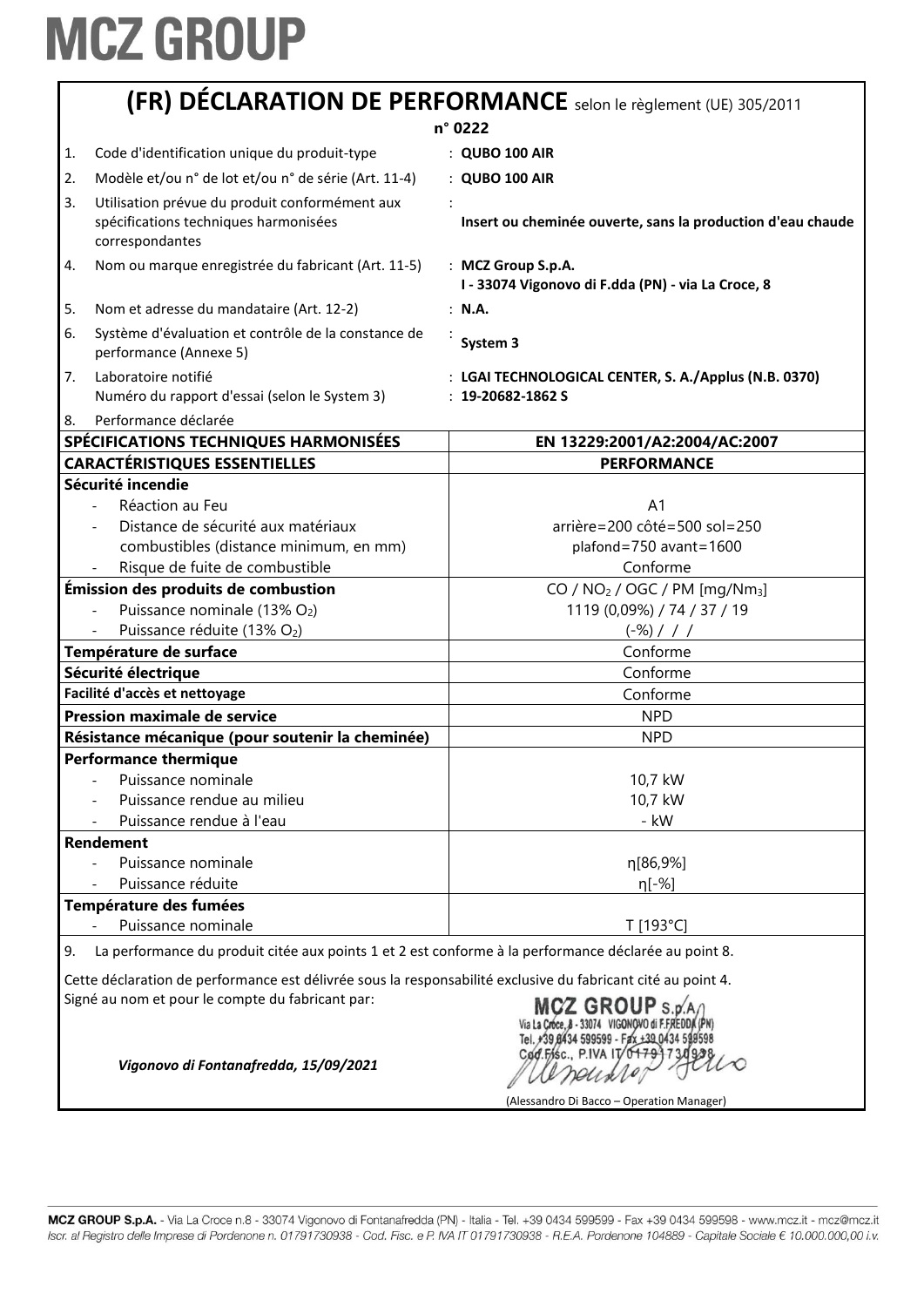|    | (DE) LEISTUNGSERKLÄRUNG gemäß der Verordnung (EG) 305/2011                                                             |                                                                                                                                                                                                         |  |
|----|------------------------------------------------------------------------------------------------------------------------|---------------------------------------------------------------------------------------------------------------------------------------------------------------------------------------------------------|--|
|    | n° 0222                                                                                                                |                                                                                                                                                                                                         |  |
| 1. | Eindeutiger Identifikationscode des Produktes - Typ                                                                    | : QUBO 100 AIR                                                                                                                                                                                          |  |
| 2. | Modell und/oder Losnr. und/oder Seriennr (Art.11-4)                                                                    | : QUBO 100 AIR                                                                                                                                                                                          |  |
| 3. | Vorgesehene Verwendung des Produkts in<br>bereinstimmung mit der geltenden harmonisierten<br>technischen Spezifikation | Einsatz oder offener Kamin, ohne Warmwasseraufbereitung                                                                                                                                                 |  |
| 4. | Name oder registriertes Warenzeichen des<br>Herstellers (Art 11-5)                                                     | : MCZ Group S.p.A.<br>I - 33074 Vigonovo di F.dda (PN) - via La Croce, 8                                                                                                                                |  |
| 5. | Name und Adresse des Auftragnehmers (Art 12-2)                                                                         | : N.A.                                                                                                                                                                                                  |  |
| 6. | System zur Bewertung und Überprüfung der<br>Leistungsbeständigkeit (Anlage 5)                                          | System 3                                                                                                                                                                                                |  |
| 7. | <b>Benanntes Labor</b><br>Nummer des Prüfberichts (gemäß System 3)                                                     | : LGAI TECHNOLOGICAL CENTER, S. A./Applus (N.B. 0370)<br>$: 19 - 20682 - 1862S$                                                                                                                         |  |
| 8. | Erklärte Leistungen                                                                                                    |                                                                                                                                                                                                         |  |
|    | HARMONISIERTE TECHNISCHE SPEZIFIKATION                                                                                 | EN 13229:2001/A2:2004/AC:2007                                                                                                                                                                           |  |
|    | <b>WESENTLICHE MERKMALE</b>                                                                                            | <b>LEISTUNGEN</b>                                                                                                                                                                                       |  |
|    | <b>Brandschutz</b><br>Brandverhalten<br>Abstand von brennbarem Material<br>(mindestabstand, in mm)                     | A <sub>1</sub><br>Rückseite=200 Seite=500 Unterseite=250<br>decke=750 Vorderseite=1600                                                                                                                  |  |
|    | Gefahr Brennstoffaustritt                                                                                              | Konform                                                                                                                                                                                                 |  |
|    | <b>Emission von Verbrennungsprodukten</b>                                                                              | CO / NO <sub>2</sub> / OGC / PM [mg/Nm <sub>3</sub> ]                                                                                                                                                   |  |
|    | Nennleistung (13% O2)                                                                                                  | 1119 (0,09%) / 74 / 37 / 19                                                                                                                                                                             |  |
|    | Reduzierte Leistung (13% O2)<br>Oberflächentemperatur                                                                  | $(-\%)$ / / /<br>Konform                                                                                                                                                                                |  |
|    | <b>Elektrische Sicherheit</b>                                                                                          | Konform                                                                                                                                                                                                 |  |
|    | Zugänglichkeit und Reinigung                                                                                           | Konform                                                                                                                                                                                                 |  |
|    | <b>Maximaler Betriebsdruck</b>                                                                                         | <b>NPD</b>                                                                                                                                                                                              |  |
|    | Mechanische Festigkeit (um den Kamin zu tragen)                                                                        | <b>NPD</b>                                                                                                                                                                                              |  |
|    | <b>Thermische Leistungen</b>                                                                                           |                                                                                                                                                                                                         |  |
|    | Nennleistung<br>Der Umgebung gelieferte Leistung<br>Dem Wasser gelieferte Leistung                                     | 10,7 kW<br>10,7 kW<br>- kW                                                                                                                                                                              |  |
|    | Wirkungsgrad                                                                                                           |                                                                                                                                                                                                         |  |
|    | Nennleistung<br>Reduzierte Leistung                                                                                    | η[86,9%]<br>$\eta$ [-%]                                                                                                                                                                                 |  |
|    | Rauchgastemperatur                                                                                                     |                                                                                                                                                                                                         |  |
|    | Nennleistung                                                                                                           | T [193°C]                                                                                                                                                                                               |  |
| 9. | Die Leistung des Produktes gemäß den Punkten 1 und 2 entspricht der erklärten Leistung nach Punkt 8.                   |                                                                                                                                                                                                         |  |
|    | Unterzeichnet im Namen und im Auftrag des Herstellers von:<br>Vigonovo di Fontanafredda, 15/09/2021                    | Die vorliegende Leistungserklärung wird unter ausschließlicher Verantwortung des Herstellers erlassen, siehe Punkt 4.<br>MCZ GROUP S.D.<br>39 8434 599599 - Fax +39 0434 5<br>Cod.Fisc., P.IVA IT/04791 |  |

(Alessandro Di Bacco – Operation Manager)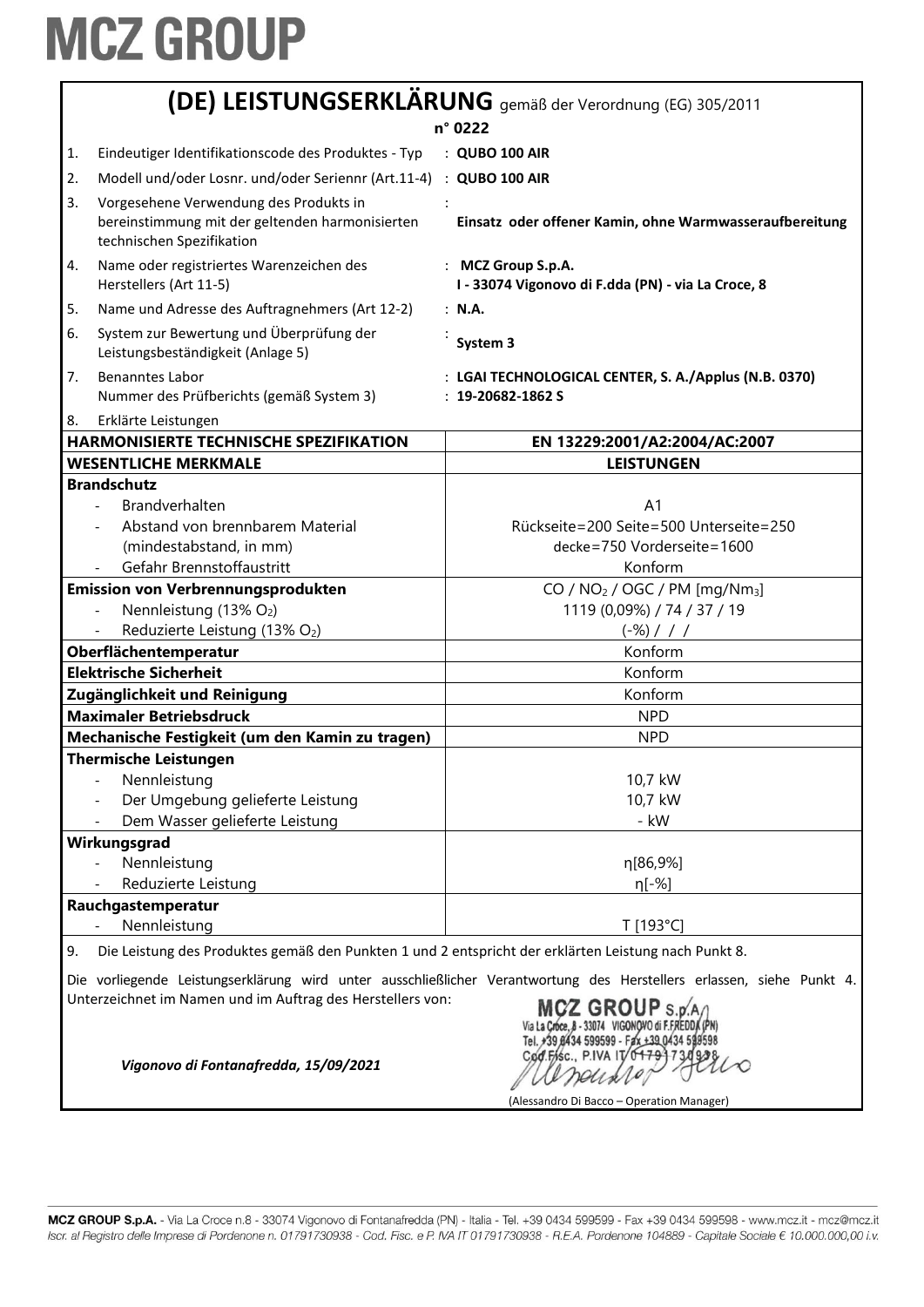|    | <b>(EN) DECLARATION OF PERFORMANCE</b> according to Regulation (EU) 305/2011                                         |  |                                                                                   |
|----|----------------------------------------------------------------------------------------------------------------------|--|-----------------------------------------------------------------------------------|
|    |                                                                                                                      |  | n° 0222                                                                           |
| 1. | Unique identifier code for product-type                                                                              |  | : QUBO 100 AIR                                                                    |
| 2. | Model and/or batch no. and/or series no (Article 11-4) : QUBO 100 AIR                                                |  |                                                                                   |
| 3. | Intended uses of the product in accordance with the<br>applicable harmonised technical specification                 |  | : Inset appliance or open fire burning solid fuels without hot<br>water prouction |
| 4. | Name or trademark of the manufacturer (Article 11-5) : MCZ Group S.p.A.                                              |  | I - 33074 Vigonovo di F.dda (PN) - via La Croce, 8                                |
| 5. | Name and address of the agent (Article 12-2)                                                                         |  | : N.A.                                                                            |
| 6. | Assessment and verification system for constancy of<br>performance (Annex 5)                                         |  | System 3                                                                          |
| 7. | Laboratory notified<br>Test report number (based on System 3)                                                        |  | : LGAI TECHNOLOGICAL CENTER, S. A./Applus (N.B. 0370)<br>$: 19 - 20682 - 1862S$   |
| 8. | Services declare                                                                                                     |  |                                                                                   |
|    | <b>HARMONISED TECHNICAL SPECIFICATIONS</b>                                                                           |  | EN 13229:2001/A2:2004/AC:2007                                                     |
|    | <b>ESSENTIAL CHARACTERISTICS</b>                                                                                     |  | <b>PERFORMANCE</b>                                                                |
|    | <b>Fire safety</b>                                                                                                   |  |                                                                                   |
|    | Reaction to fire                                                                                                     |  | A <sub>1</sub>                                                                    |
|    | Distance to combustible material (minimum                                                                            |  | $rear = 200 sides = 500 floor = 250$                                              |
|    | distance, in mm)                                                                                                     |  | ceiling=750 front=1600                                                            |
|    | Risk of burning fuel falling out                                                                                     |  | Pass                                                                              |
|    | <b>Emissions of combustion products</b>                                                                              |  | CO / NO <sub>2</sub> / OGC / PM [mg/Nm <sub>3</sub> ]                             |
|    | Nominal heat output                                                                                                  |  | 1119 (0,09%) / 74 / 37 / 19                                                       |
|    | Reduced heat output                                                                                                  |  | $(-\%)$ / / /                                                                     |
|    | <b>Surface temperature</b>                                                                                           |  | Pass                                                                              |
|    | <b>Electrical safety</b>                                                                                             |  | Pass                                                                              |
|    | <b>Cleanability</b>                                                                                                  |  | Pass                                                                              |
|    | <b>Maximum water operating pressure</b>                                                                              |  | <b>NPD</b>                                                                        |
|    | Mechanical resistance (to carry a chimney/flue)                                                                      |  | <b>NPD</b>                                                                        |
|    | <b>Thermal output</b>                                                                                                |  |                                                                                   |
|    | Nominal heat output                                                                                                  |  | 10,7 kW                                                                           |
|    | Room heating output                                                                                                  |  | 10,7 kW                                                                           |
|    | Water heating output                                                                                                 |  | - kW                                                                              |
|    | <b>Energy efficiency</b>                                                                                             |  |                                                                                   |
|    | Nominal heat output                                                                                                  |  | η[86,9%]                                                                          |
|    | Reduced heat output                                                                                                  |  | $n[-%]$                                                                           |
|    | Flue gas temperature                                                                                                 |  |                                                                                   |
|    | Nominal heat output                                                                                                  |  | T [193°C]                                                                         |
| 9. | The performance of the product referred to in points 1 and 2 is consistent with the declared performance in point 8. |  |                                                                                   |

This declaration of performance is issued under the manufacturer's sole responsibility referred to in point 4. Signed in the name and on behalf of the manufacturer by:

*Vigonovo di Fontanafredda, 15/09/2021*

MCZ GROUP S.p. A /<br>Via La Croce, 8 - 33074 VIGONOVO di F.FREDDA (PN)<br>Tel. +39.0434 599599 - Fax +39.0434 599598 Cod.Fisc., P.IVA IT/04791730928 K anguare, (Alessandro Di Bacco – Operation Manager)

MCZ GROUP S.p.A. - Via La Croce n.8 - 33074 Vigonovo di Fontanafredda (PN) - Italia - Tel. +39 0434 599599 - Fax +39 0434 599598 - www.mcz.it - mcz@mcz.it Iscr. al Registro delle Imprese di Pordenone n. 01791730938 - Cod. Fisc. e P. IVA IT 01791730938 - R.E.A. Pordenone 104889 - Capitale Sociale € 10.000.000,00 i.v.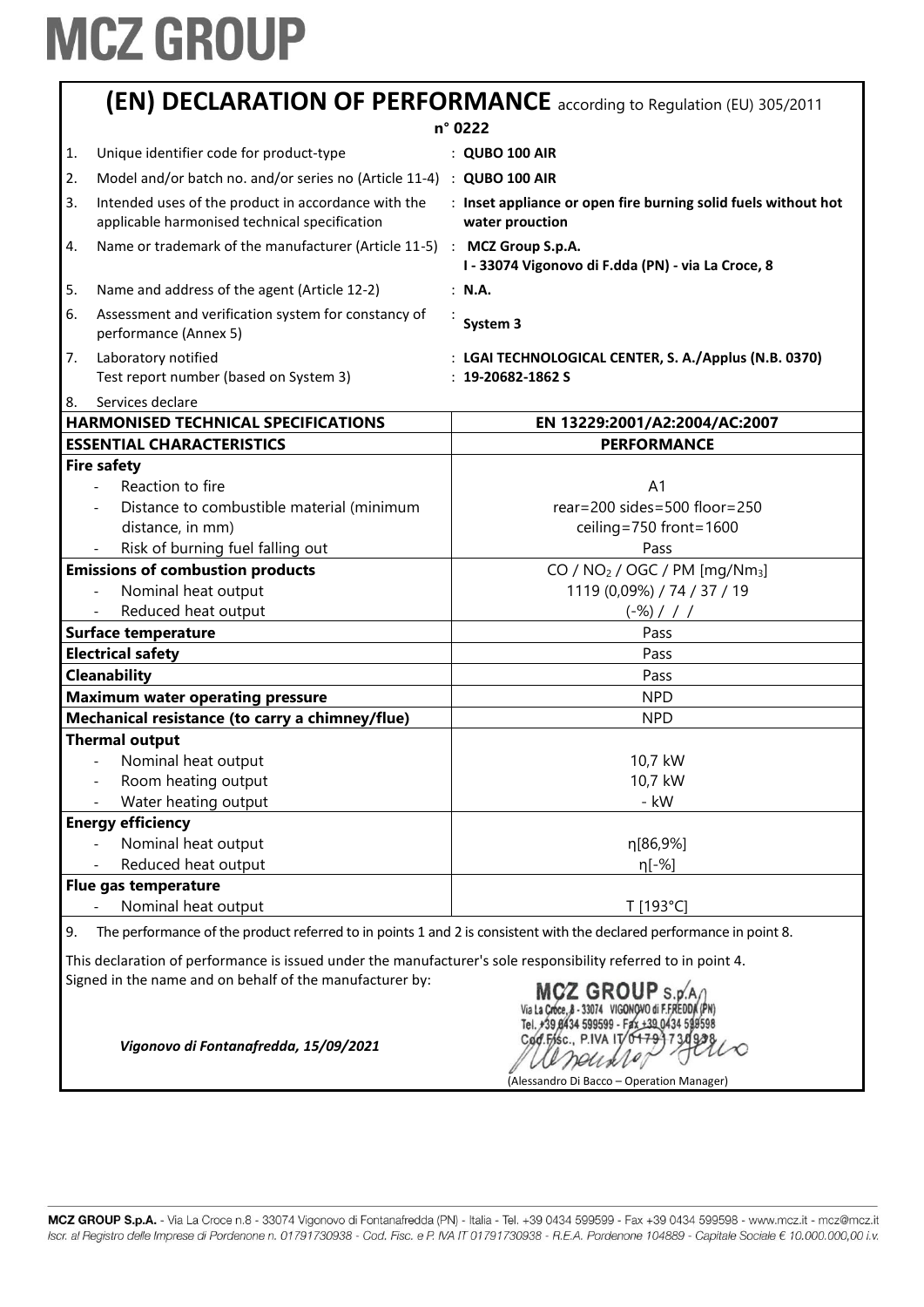|    | <b>(DK) PRESTATIEVERKLARING</b> volgens Verordening (EU) 305/2011                                                                                                                  |                                                                                 |  |  |
|----|------------------------------------------------------------------------------------------------------------------------------------------------------------------------------------|---------------------------------------------------------------------------------|--|--|
|    | n° 0222                                                                                                                                                                            |                                                                                 |  |  |
| 1. | Unieke identificatiecode van het producttype                                                                                                                                       | : QUBO 100 AIR                                                                  |  |  |
| 2. | Model en/of lotnr. en/of serienummer (Art.11-4)                                                                                                                                    | : QUBO 100 AIR                                                                  |  |  |
| 3. | Het beoogde gebruik van het product in                                                                                                                                             |                                                                                 |  |  |
|    | overeenstemming met de toepasselijke geharmoniseerde<br>technische specificatie                                                                                                    | Inbouwhaard of openhaard, zonder warmwaterproductie                             |  |  |
| 4. | Naam of handelsmerk van de fabrikant (Art 11-5)                                                                                                                                    | : MCZ Group S.p.A.<br>I - 33074 Vigonovo di F.dda (PN) - via La Croce, 8        |  |  |
| 5. | Naam en adres van de gemachtigde (Art 12-2)                                                                                                                                        | : N.A.                                                                          |  |  |
| 6. | Systeem voor de beoordeling en verificatie van de<br>prestatiebestendigheid (Bijlage 5)                                                                                            | System 3                                                                        |  |  |
| 7. | Erkend laboratorium<br>Nummer van het keuringsrapport (op grond van System<br>3)                                                                                                   | : LGAI TECHNOLOGICAL CENTER, S. A./Applus (N.B. 0370)<br>$: 19 - 20682 - 1862S$ |  |  |
| 8. | Aangegeven prestaties<br><b>GEHARMONISEERDE TECHNISCHE SPECIFICATIE</b>                                                                                                            | EN 13229:2001/A2:2004/AC:2007                                                   |  |  |
|    | <b>ESSENTIËLE KENMERKEN</b>                                                                                                                                                        | <b>PRESTATIE</b>                                                                |  |  |
|    | <b>Brandveiligheid</b>                                                                                                                                                             |                                                                                 |  |  |
|    | Vuurvastheid                                                                                                                                                                       | A <sub>1</sub>                                                                  |  |  |
|    | Afstand van brandbaar materiaal                                                                                                                                                    | achterzijde=200 zijkant=500 bodem=250                                           |  |  |
|    | (minimumafstand, in mm)                                                                                                                                                            | plafond=750 voorzijde=1600                                                      |  |  |
|    | Gevaar voor brandstoflekken                                                                                                                                                        | Conform                                                                         |  |  |
|    | Uitstoot verbrandingsproducten                                                                                                                                                     | CO / NO <sub>2</sub> / OGC / PM [mg/Nm <sub>3</sub> ]                           |  |  |
|    | Nominaal vermogen                                                                                                                                                                  | 1119 (0,09%) / 74 / 37 / 19                                                     |  |  |
|    | Beperkt vermogen                                                                                                                                                                   | $(-\%)$ / / /                                                                   |  |  |
|    | Oppervlaktetemperatuur                                                                                                                                                             | Conform                                                                         |  |  |
|    | Elektrische veiligheid                                                                                                                                                             | Conform                                                                         |  |  |
|    | Toegankelijkheid en reiniging                                                                                                                                                      | Conform                                                                         |  |  |
|    | <b>Maximum bedrijfsdruk</b>                                                                                                                                                        | <b>NPD</b>                                                                      |  |  |
|    | Mechanische sterkte (om de haard te ondersteunen)                                                                                                                                  | <b>NPD</b>                                                                      |  |  |
|    | <b>Thermische prestaties</b>                                                                                                                                                       |                                                                                 |  |  |
|    | Nominaal vermogen                                                                                                                                                                  | 10,7 kW                                                                         |  |  |
|    | Vermogen afgegeven aan het milieu                                                                                                                                                  | 10,7 kW                                                                         |  |  |
|    | Vermogen afgegeven aan het water                                                                                                                                                   | - kW                                                                            |  |  |
|    | <b>Rendement</b>                                                                                                                                                                   |                                                                                 |  |  |
|    | Nominaal vermogen                                                                                                                                                                  | η[86,9%]                                                                        |  |  |
|    | Beperkt vermogen                                                                                                                                                                   | η[-%]                                                                           |  |  |
|    | Rookgastemperatuur                                                                                                                                                                 |                                                                                 |  |  |
|    | Nominaal vermogen<br>$\overline{a}$                                                                                                                                                | T [193°C]                                                                       |  |  |
| 9. | De prestaties van het in de punten 1 en 2 bedoelde product zijn conform met de in het punt 8 aangegeven prestaties.                                                                |                                                                                 |  |  |
|    | Deze prestatieverklaring wordt verstrekt onder de exclusieve verantwoordelijkheid van de in punt 4 vermelde fabrikant.<br>Getekend in naam en voor rekening van de fabrikant door: | MCZ GROUP S n'                                                                  |  |  |
|    | 599599 - Fax +39 0434 598598<br>Cod.Fisc., P.IVA IT/0479173<br>Vigonovo di Fontanafredda, 15/09/2021<br>(Alessandro Di Bacco – Operation Manager)                                  |                                                                                 |  |  |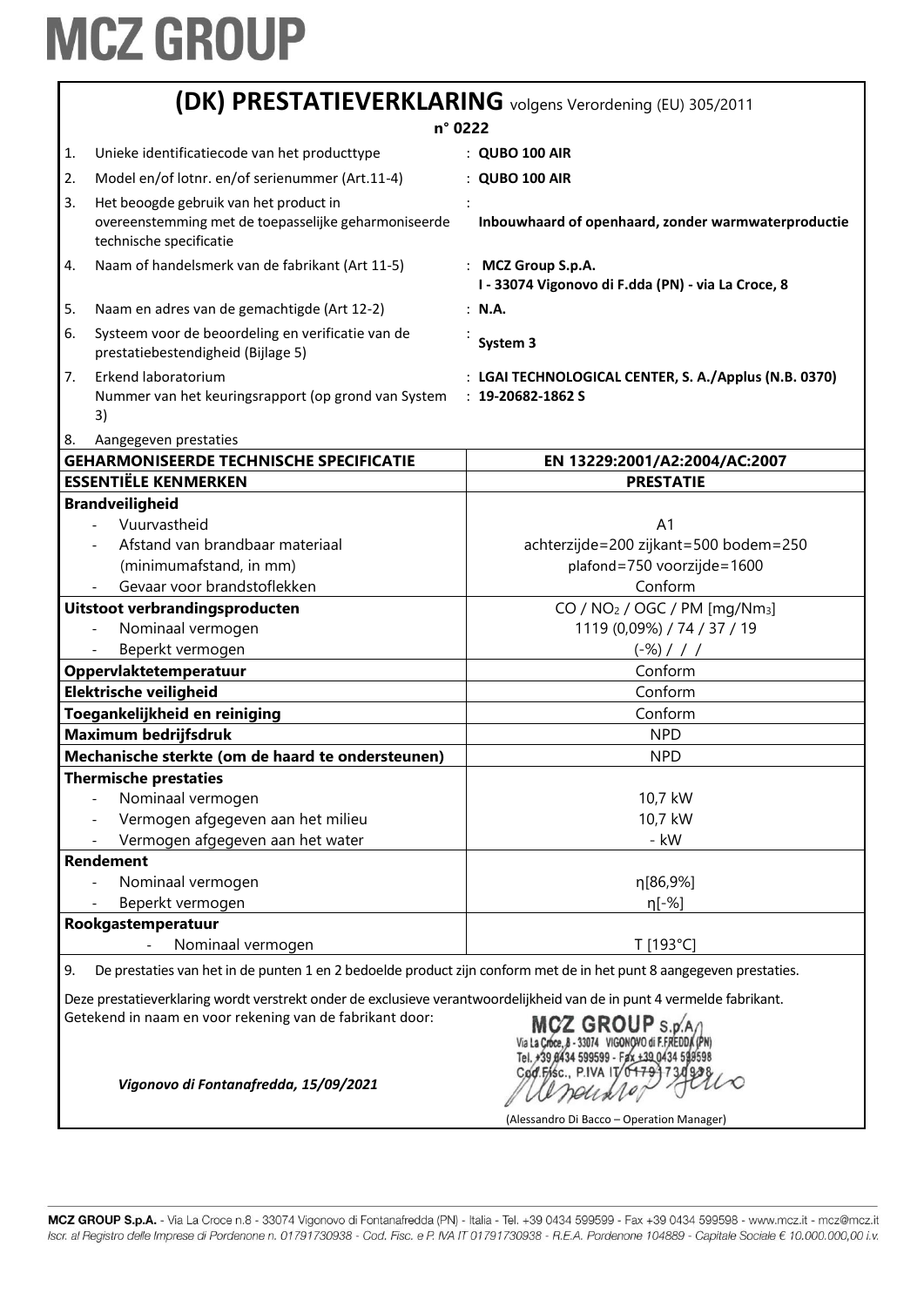|    | (ES) DECLARACIÓN DE PRESTACIÓN conforme al reglamento (UE) 305/2011<br>n° 0222                               |                                                                                                       |  |
|----|--------------------------------------------------------------------------------------------------------------|-------------------------------------------------------------------------------------------------------|--|
| 1. | Código de identificación único del producto-tipo                                                             | : QUBO 100 AIR                                                                                        |  |
| 2. | Modelo y/o nº. de lote y/o nº. de serie (Art.11-4)                                                           | : QUBO 100 AIR                                                                                        |  |
| 3. | Usos previstos del producto de conformidad con las<br>especificaciones técnicas armonizadas correspondientes | : Insertable o chimenea abierta alimentado con<br>combustible sólido, sin producción de agua caliente |  |
| 4. | Nombre o marca registrada del fabricante (Art 11-5)                                                          | : MCZ Group S.p.A.<br>I - 33074 Vigonovo di F.dda (PN) - via La Croce, 8                              |  |
| 5. | Nombre y dirección del mandatario (Art 12-2)                                                                 | : N.A.                                                                                                |  |
| 6. | Sistema de valoración y verificación de la constancia de<br>la prestación (Anexo 5)                          | System 3                                                                                              |  |
| 7. | Laboratorio notificado<br>Número de informe de prueba (según el System 3)                                    | : LGAI TECHNOLOGICAL CENTER, S. A./Applus (N.B. 0370)<br>$: 19 - 20682 - 1862S$                       |  |
| 8. | Prestaciones declaradas<br>ESPECIFICACIÓN TÉCNICA ARMONIZADA                                                 | EN 13229:2001/A2:2004/AC:2007                                                                         |  |
|    | <b>CARACTERÍSTICAS ESENCIALES</b>                                                                            | <b>PRESTACIÓN</b>                                                                                     |  |
|    | Seguridad contra incendios                                                                                   |                                                                                                       |  |
|    | Reacción al fuego                                                                                            | A <sub>1</sub>                                                                                        |  |
|    | Distancia de material combustible. (Distancia                                                                | $lado = 500$<br>$fondo = 250$<br>$rev\acute{e}s = 200$                                                |  |
|    | mínima, en mm)                                                                                               | $f$ rente=1600<br>$techo = 750$                                                                       |  |
|    | Riesgo de pérdida de combustible                                                                             | Conforme                                                                                              |  |
|    | Emisiones de productos de combustión                                                                         | CO / $NO2$ / OGC / PM [mg/Nm <sub>3</sub> ]                                                           |  |
|    | Potencia nominal                                                                                             | 1119 (0,09%) / 74 / 37 / 19                                                                           |  |
|    | Potencia reducida                                                                                            | $(-\%)$ / / /                                                                                         |  |
|    | Temperatura superficial                                                                                      | Conforme                                                                                              |  |
|    | Seguridad eléctrica                                                                                          | Conforme                                                                                              |  |
|    | Accesibilidad y limpieza                                                                                     | Conforme                                                                                              |  |
|    | Presión máxima de trabajo                                                                                    | <b>NPD</b>                                                                                            |  |
|    | Resistencia mecánica (de soporte de la chimenea)                                                             | <b>NPD</b>                                                                                            |  |
|    | <b>Prestaciones térmicas</b>                                                                                 |                                                                                                       |  |
|    | Potencia nominal                                                                                             | 10,7 kW                                                                                               |  |
|    | Potencia suministrada al entorno                                                                             | 10,7 kW                                                                                               |  |
|    | Potencia cedida al aqua                                                                                      | - kW                                                                                                  |  |
|    | <b>Rendimiento</b>                                                                                           |                                                                                                       |  |
|    | Potencia nominal                                                                                             | η[86,9%]                                                                                              |  |
|    | Potencia reducida                                                                                            | η[-%]                                                                                                 |  |
|    | Temperatura de humos                                                                                         |                                                                                                       |  |
|    |                                                                                                              |                                                                                                       |  |

Firmado a nombre y por cuenta del fabricante por:

MCZ GROUP S.p.A. Tel. +39 8434 599599 - Fax +39 0434 599598 Cod.Fisc., P.IVA IT andis 10 (Alessandro Di Bacco – Operation Manager)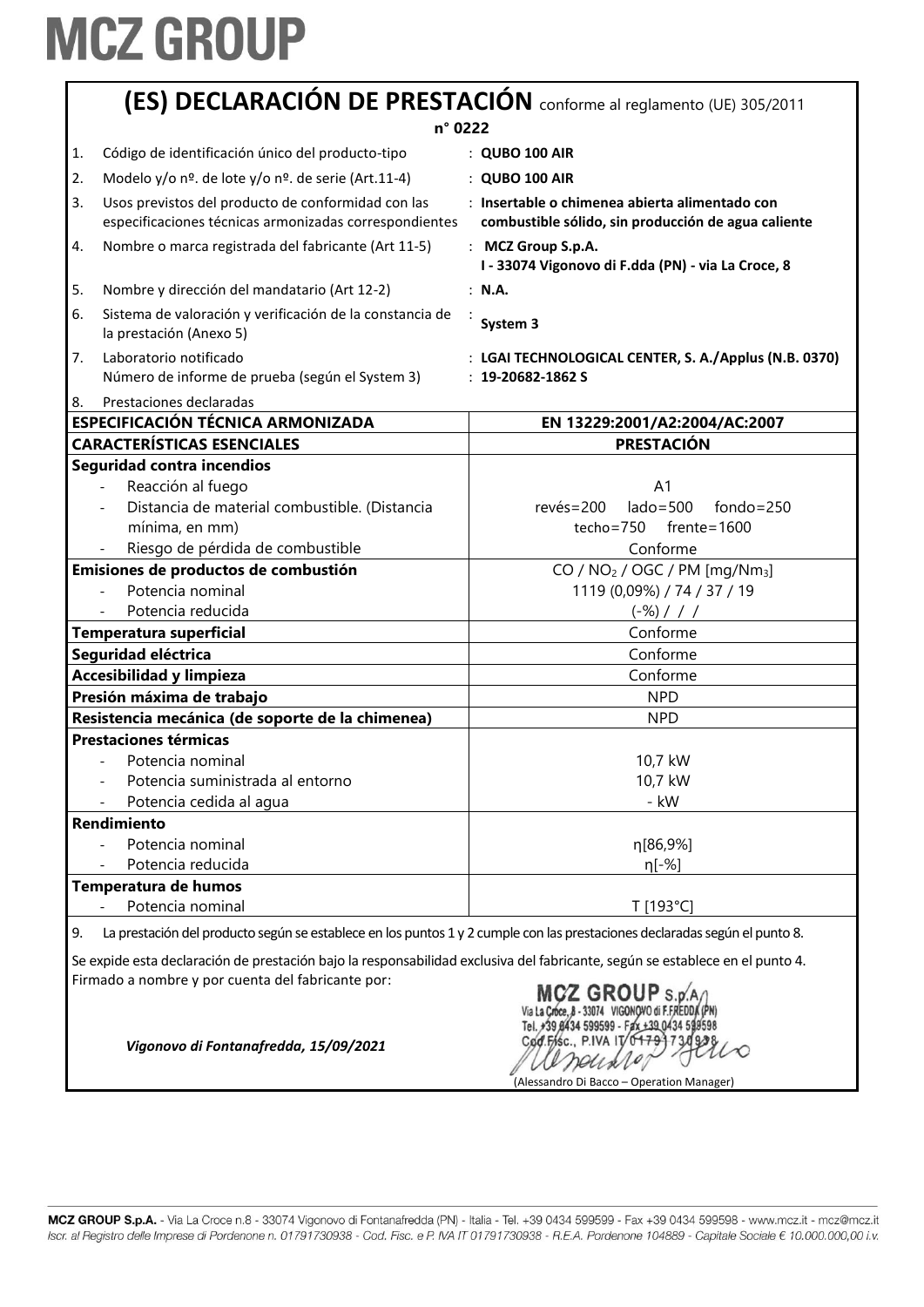|                         | (PT) DECLARAÇÃO DE DESEMPENHO em base com o regulamento (UE) 305/2011                                                                            |                                                                                 |  |
|-------------------------|--------------------------------------------------------------------------------------------------------------------------------------------------|---------------------------------------------------------------------------------|--|
|                         | n° 0222                                                                                                                                          |                                                                                 |  |
| 1.                      | Código de identificação único do produto-tipo                                                                                                    | : QUBO 100 AIR                                                                  |  |
| 2.                      | Modelo e/ou nº. lote e/ou nº. série (Art.11-4)                                                                                                   | : QUBO 100 AIR                                                                  |  |
| 3.                      | Utilização prevista do produto em conformidade com a : De inserção ou chaminé aberta alimentado com<br>respectiva técnica especifica harmonizada | combustível sólido, sem produção de água quente                                 |  |
| 4.                      | Nome ou marca registada pelo fabricante (Art 11-5)                                                                                               | : MCZ Group S.p.A.<br>I - 33074 Vigonovo di F.dda (PN) - via La Croce, 8        |  |
| 5.                      | Nome e endereço do mandatário (Art 12-2)                                                                                                         | : N.A.                                                                          |  |
| 6.                      | Sistema de avaliação e verificação da regularidade do<br>desempenho (Anexo 5)                                                                    | System 3                                                                        |  |
| 7.                      | Laboratório notificado<br>Número relação de prova (em base ao System 3)                                                                          | : LGAI TECHNOLOGICAL CENTER, S. A./Applus (N.B. 0370)<br>$: 19 - 20682 - 1862S$ |  |
| 8.                      | Desempenhos declarados                                                                                                                           |                                                                                 |  |
|                         | <b>ESPECÍFICA TÉCNICA HARMONIZADA</b>                                                                                                            | EN 13229:2001/A2:2004/AC:2007                                                   |  |
|                         | <b>CARACTERÍSTICAS ESSENCIAIS</b>                                                                                                                | <b>DESEMPENHO</b>                                                               |  |
|                         | Segurança contra incêndio                                                                                                                        |                                                                                 |  |
|                         | Reação ao Fogo<br>Distância de material combustível (Distância                                                                                   | A <sub>1</sub><br>$lado = 500$<br>$fundo = 250$                                 |  |
|                         | mínima, em mm)                                                                                                                                   | $traseira = 200$<br>$teto = 750$<br>$f$ rente=1600                              |  |
|                         | Risco de vazamento de combustível                                                                                                                | Em comformidade                                                                 |  |
|                         |                                                                                                                                                  |                                                                                 |  |
|                         | Emissões de produtos de combustão<br>Potência nominal                                                                                            | CO / $NO2$ / OGC / PM [mg/Nm <sub>3</sub> ]                                     |  |
|                         | Potência reduzida                                                                                                                                | 1119 (0,09%) / 74 / 37 / 19                                                     |  |
|                         |                                                                                                                                                  | $(-\%)$ / / /                                                                   |  |
| Temperatura superficial |                                                                                                                                                  | Em comformidade                                                                 |  |
| Segurança elétrica      |                                                                                                                                                  | Em comformidade                                                                 |  |
|                         | Acessibilidade e limpeza                                                                                                                         | Em comformidade                                                                 |  |
|                         | Máxima pressão de exercício                                                                                                                      | <b>NPD</b>                                                                      |  |
|                         | Resistência mecânica (para suportar a chaminé)                                                                                                   | <b>NPD</b>                                                                      |  |
|                         | Desempenho térmico                                                                                                                               |                                                                                 |  |
|                         | Potência nominal                                                                                                                                 | 10,7 kW                                                                         |  |
|                         | Potência libertada no ambiente                                                                                                                   | 10,7 kW                                                                         |  |
|                         | Potência cedida à água                                                                                                                           | - kW                                                                            |  |
|                         | <b>Rendimento</b>                                                                                                                                |                                                                                 |  |
|                         | Potência nominal                                                                                                                                 | η[86,9%]                                                                        |  |
|                         | Potência reduzida                                                                                                                                | η[-%]                                                                           |  |
|                         | <b>Temperatura fumos</b>                                                                                                                         |                                                                                 |  |
|                         | Potência nominal                                                                                                                                 | T [193°C]                                                                       |  |
| 9.                      | O desempenho do produto ao qual se referem os pontos 1 e 2 estão em conformidade com o desempenho declarado no ponto 8.                          |                                                                                 |  |
|                         | É emitida a presente declaração de desempenho sob a responsabilidade exclusiva do fabricante referido no ponto 4.                                |                                                                                 |  |
|                         | Assinado com nome e por conta do fabricante de:<br>MCZ GROUP $s.p.A/$<br>Via La Croce, 8 - 33074 VIGONOVO di F.FREDDA (PN)                       |                                                                                 |  |

Tel. +39 8434 599599 - Fax +39 0434 598598<br>Cod: Fisc., P.IVA IT 0 + 79 1 7 3 0 9 3 8  $\infty$ arounder

(Alessandro Di Bacco – Operation Manager)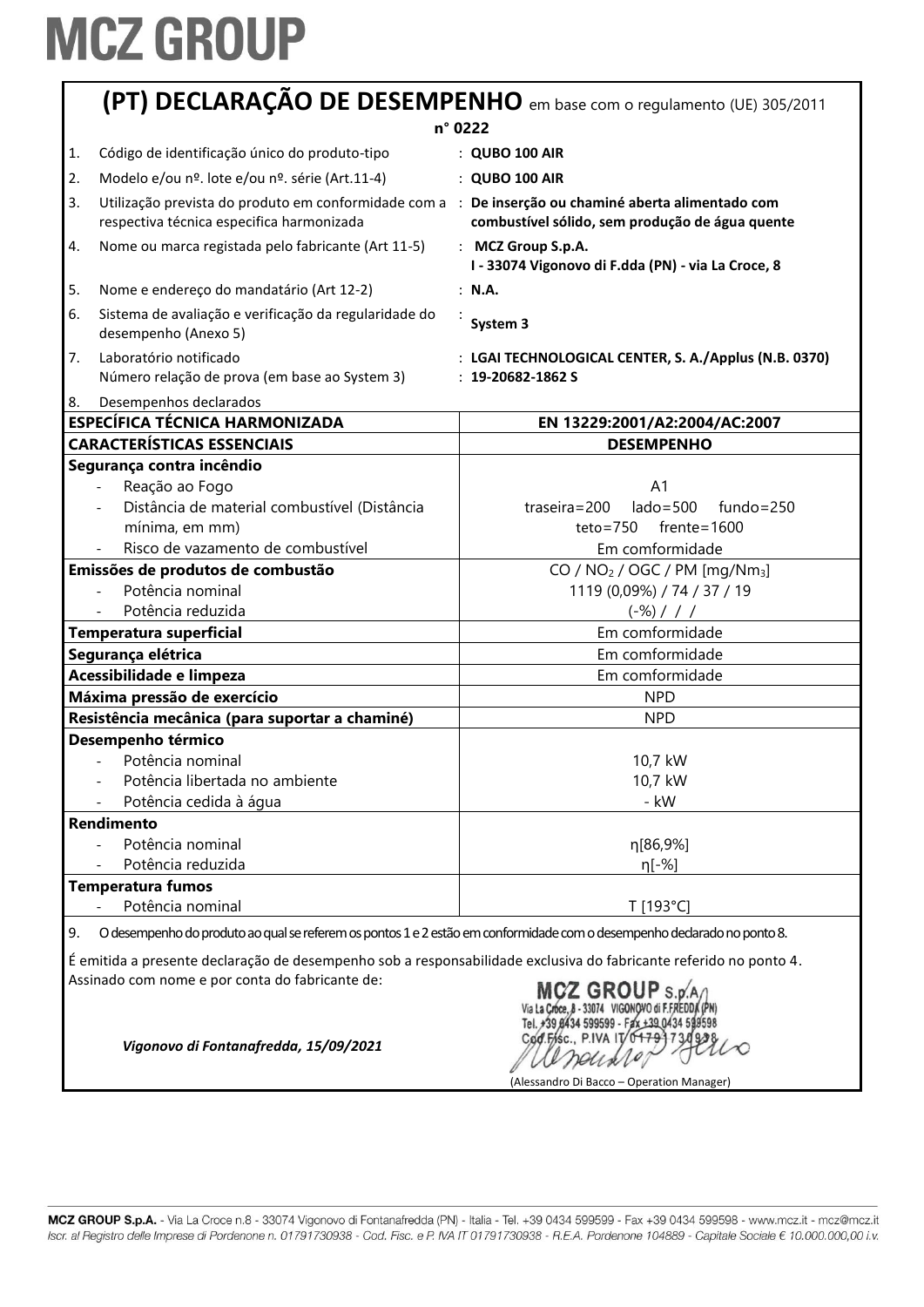| <b>(EL) ΔΗΛΩΣΗ ΑΠΟΔΟΣΗΣ</b> Με βάση τον κανονισμό (ΕΕ) 305/2011                                                                                                                                                   |                                                                                                              |  |  |
|-------------------------------------------------------------------------------------------------------------------------------------------------------------------------------------------------------------------|--------------------------------------------------------------------------------------------------------------|--|--|
| n° 0222                                                                                                                                                                                                           |                                                                                                              |  |  |
| Μοναδικός κωδικός αναγνώρισης του προϊόντος-<br>1.<br>τύπου                                                                                                                                                       | QUBO 100 AIR                                                                                                 |  |  |
| Μοντέλο ή/και αρ. παρτίδας ή/και αύξων αρ. (Άρθρο<br>2.<br>$11-4)$                                                                                                                                                | QUBO 100 AIR                                                                                                 |  |  |
| 3.<br>Προβλεπόμενες χρήσεις του προϊόντος σύμφωνα με<br>τις εναρμονισμένες τεχνικές προδιαγραφές                                                                                                                  | : Ένθετο ή ανοιχτό τζάκι, χωρίς την παραγωγή ζεστού<br>νερού                                                 |  |  |
| Καταχωρημένη επωνυμία ή εμπορικό σήμα του<br>4.<br>κατασκευαστή (Άρθρο 11-5)                                                                                                                                      | : MCZ Group S.p.A.<br>I - 33074 Vigonovo di F.dda (PN) - via La Croce, 8                                     |  |  |
| 5.<br>Όνομα και διεύθυνση του εντολοδόχου (Άρθρο 12-2)                                                                                                                                                            | : N.A.                                                                                                       |  |  |
| 6.<br>Σύστημα εκτίμησης και επαλήθευσης της<br>σταθερότητας της επίδοσης (Συνημμένο 5)                                                                                                                            | System 3                                                                                                     |  |  |
| 7.<br>Κοινοποιημένο εργαστήριο<br>Αριθμός αναφοράς της δοκιμής (με βάση το System 3) : 19-20682-1862 S                                                                                                            | : LGAI TECHNOLOGICAL CENTER, S. A./Applus (N.B. 0370)                                                        |  |  |
| 8.<br>Δηλωμένες επιδόσεις                                                                                                                                                                                         |                                                                                                              |  |  |
| ΕΝΑΡΜΟΝΙΣΜΈΝΗ ΤΕΧΝΙΚΉ ΠΡΟΔΙΑΓΡΑΦΉ                                                                                                                                                                                 | EN 13229:2001/A2:2004/AC:2007                                                                                |  |  |
| ΒΑΣΙΚΆ ΧΑΡΑΚΤΗΡΙΣΤΙΚΆ                                                                                                                                                                                             | ΕΠΙΔΌΣΕΙΣ                                                                                                    |  |  |
| πυρασφάλεια                                                                                                                                                                                                       |                                                                                                              |  |  |
| Αντίδραση στη φωτιά                                                                                                                                                                                               | A1                                                                                                           |  |  |
| Απόσταση από το καύσιμο υλικό (Ελάχιστη                                                                                                                                                                           | πίσω μέρος=200 πλευρά=500 κάτω μέρος=250                                                                     |  |  |
| απόσταση, σε mm)                                                                                                                                                                                                  | ταβάνι=750<br>μπροστινό μέρος=1600                                                                           |  |  |
| Κίνδυνος διαρροής καυσίμου                                                                                                                                                                                        | Σύμφωνη                                                                                                      |  |  |
| Εκπομπές προϊόντων καύσης                                                                                                                                                                                         | CO / NO <sub>2</sub> / OGC / PM [mg/Nm <sub>3</sub> ]                                                        |  |  |
| Ονομαστική Ισχύς                                                                                                                                                                                                  | 1119 (0,09%) / 74 / 37 / 19                                                                                  |  |  |
| Μειωμένη ισχύς                                                                                                                                                                                                    | $(-\%)$ / / /                                                                                                |  |  |
| Επιφανειακή θερμοκρασία                                                                                                                                                                                           | Σύμφωνη                                                                                                      |  |  |
| Ηλεκτρική ασφάλεια                                                                                                                                                                                                | Σύμφωνη                                                                                                      |  |  |
| Πρόσβαση και καθαρισμός                                                                                                                                                                                           | Σύμφωνη                                                                                                      |  |  |
| Μέγιστη πίεση λειτουργίας                                                                                                                                                                                         | <b>NPD</b>                                                                                                   |  |  |
| Μηχανική αντοχή (για να υποβαστάζει το τζάκι)                                                                                                                                                                     | <b>NPD</b>                                                                                                   |  |  |
| Θερμικές επιδόσεις                                                                                                                                                                                                |                                                                                                              |  |  |
| Ονομαστική Ισχύς                                                                                                                                                                                                  | 10,7 kW                                                                                                      |  |  |
| Ισχύς παραγωγής στο περιβάλλον                                                                                                                                                                                    | 10,7 kW                                                                                                      |  |  |
| Ισχύς που προσδίδεται στο νερό                                                                                                                                                                                    | - kW                                                                                                         |  |  |
| Απόδοση                                                                                                                                                                                                           |                                                                                                              |  |  |
| Ονομαστική Ισχύς                                                                                                                                                                                                  | η[86,9%]                                                                                                     |  |  |
| Μειωμένη ισχύς                                                                                                                                                                                                    | η[-%]                                                                                                        |  |  |
| Θερμοκρασία καπνών                                                                                                                                                                                                |                                                                                                              |  |  |
| Ονομαστική Ισχύς                                                                                                                                                                                                  | T [193°C]                                                                                                    |  |  |
| 9.                                                                                                                                                                                                                | Η απόδοση του προϊόντος που αναφέρεται στα σημεία 1 και 2 είναι σύμφωνη με τη δηλωμένη απόδοση στο σημείο 8. |  |  |
| Εκδίδεται η παρούσα δήλωση απόδοσης υπό την αποκλειστική ευθύνη του κατασκευαστή που αναφέρεται στο σημείο 4.                                                                                                     |                                                                                                              |  |  |
| Υπεγράφη στο όνομα και για λογαριασμό του κατασκευαστή από:<br>$MCZ$ GROUP $s_{\rm B}$<br>Tel. +39 0434 599599 - Fax +39 0434 598598<br>Vigonovo di Fontanafredda, 15/09/2021<br>C <b>ød.F/sc., P.IVA IT/0479</b> |                                                                                                              |  |  |
|                                                                                                                                                                                                                   | (Alessandro Di Bacco - Operation Manager)                                                                    |  |  |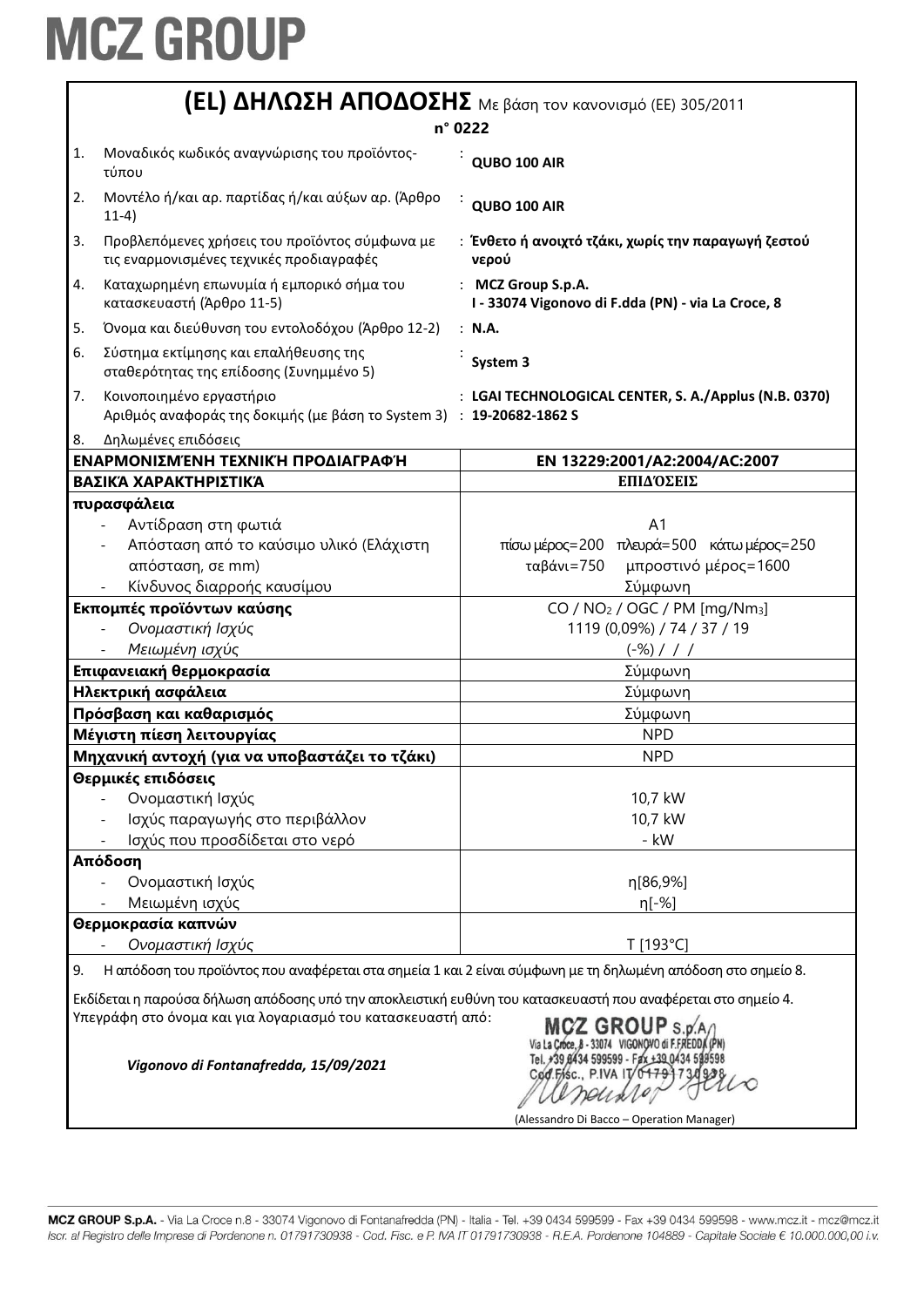|                                                                                                                                                                                                                                                                                                       | (DK) YDEEVNEDEKLARATION   henhold til forordning (EU) 305/2011                                                       |                                                                                            |  |  |
|-------------------------------------------------------------------------------------------------------------------------------------------------------------------------------------------------------------------------------------------------------------------------------------------------------|----------------------------------------------------------------------------------------------------------------------|--------------------------------------------------------------------------------------------|--|--|
|                                                                                                                                                                                                                                                                                                       | n° 0222                                                                                                              |                                                                                            |  |  |
| 1.                                                                                                                                                                                                                                                                                                    | Produkttypens unikke identifikationskode                                                                             | : QUBO 100 AIR                                                                             |  |  |
| 2.                                                                                                                                                                                                                                                                                                    | Model og/eller partinr. og/eller serienr (Art.11-4)                                                                  | : QUBO 100 AIR                                                                             |  |  |
| 3.                                                                                                                                                                                                                                                                                                    | Tilsigtede anvendelser af produktet i<br>overensstemmelse med den pågældende<br>harmoniserede tekniske specifikation | Indsats eller åben pejs med fast brændsel, uden<br>produktion af varmt vand                |  |  |
| 4.                                                                                                                                                                                                                                                                                                    | Fabrikantens navn eller registreret varemærke (Art 11-<br>5)                                                         | : MCZ Group S.p.A.<br>I - 33074 Vigonovo di F.dda (PN) - via La Croce, 8                   |  |  |
| 5.                                                                                                                                                                                                                                                                                                    | Navn og adresse på den bemyndigede repræsentant (Art<br>$12-2)$                                                      | N.A.                                                                                       |  |  |
| 6.                                                                                                                                                                                                                                                                                                    | System til vurdering og kontrol af ydeevnens konstans<br>(Bilag 5)                                                   | System 3                                                                                   |  |  |
| 7.                                                                                                                                                                                                                                                                                                    | Notificeret laboratorium<br>Nummer testrapport (baseret på System 3)                                                 | : LGAI TECHNOLOGICAL CENTER, S. A./Applus (N.B. 0370)<br>$: 19 - 20682 - 1862S$            |  |  |
| 8.                                                                                                                                                                                                                                                                                                    | Deklarerede ydeevner                                                                                                 |                                                                                            |  |  |
|                                                                                                                                                                                                                                                                                                       | <b>HARMONISERET TEKNISK SPECIFIKATION</b>                                                                            | EN 13229:2001/A2:2004/AC:2007                                                              |  |  |
|                                                                                                                                                                                                                                                                                                       | <b>VÆSENTLIGE EGENSKABER</b>                                                                                         | <b>YDEEVNE</b>                                                                             |  |  |
|                                                                                                                                                                                                                                                                                                       | <b>Brandsikkerhed</b><br>Reaktion på ild<br>Afstand fra brændbart materiale (Mindste<br>afstand, i mm)               | A <sub>1</sub><br>$side=500$<br>bagside=200<br>$bund = 250$<br>$loft = 750$ forside = 1600 |  |  |
|                                                                                                                                                                                                                                                                                                       | Risiko for udslip af brændsel                                                                                        | I overensstemmelse                                                                         |  |  |
|                                                                                                                                                                                                                                                                                                       | Emissioner forbrændingsprodukter                                                                                     | CO / $NO2$ / OGC / PM [mg/Nm <sub>3</sub> ]                                                |  |  |
|                                                                                                                                                                                                                                                                                                       | Nominel effekt<br>Nedsat effekt                                                                                      | 1119 (0,09%) / 74 / 37 / 19<br>$(-\%)$ / / /                                               |  |  |
|                                                                                                                                                                                                                                                                                                       | Overfladetemperatur                                                                                                  | I overensstemmelse                                                                         |  |  |
|                                                                                                                                                                                                                                                                                                       | <b>Elektrisk sikkerhed</b>                                                                                           | I overensstemmelse                                                                         |  |  |
|                                                                                                                                                                                                                                                                                                       | <b>Tilgængelighed og rengøring</b>                                                                                   | I overensstemmelse                                                                         |  |  |
|                                                                                                                                                                                                                                                                                                       | <b>Maksimalt driftstryk</b>                                                                                          | <b>NPD</b>                                                                                 |  |  |
|                                                                                                                                                                                                                                                                                                       | Mekanisk styrke (til at støtte skorstenen)                                                                           | <b>NPD</b>                                                                                 |  |  |
|                                                                                                                                                                                                                                                                                                       | Termiske ydeevner                                                                                                    |                                                                                            |  |  |
|                                                                                                                                                                                                                                                                                                       | Nominel effekt                                                                                                       | 10,7 kW                                                                                    |  |  |
|                                                                                                                                                                                                                                                                                                       | Effekt overført til omgivelserne                                                                                     | 10,7 kW                                                                                    |  |  |
|                                                                                                                                                                                                                                                                                                       | Effekt overført til vandet                                                                                           | - kW                                                                                       |  |  |
| Ydelse                                                                                                                                                                                                                                                                                                |                                                                                                                      |                                                                                            |  |  |
|                                                                                                                                                                                                                                                                                                       | Nominel effekt                                                                                                       | η[86,9%]                                                                                   |  |  |
|                                                                                                                                                                                                                                                                                                       | Nedsat effekt                                                                                                        | $\eta$ [-%]                                                                                |  |  |
|                                                                                                                                                                                                                                                                                                       | Røggastemperatu                                                                                                      |                                                                                            |  |  |
|                                                                                                                                                                                                                                                                                                       | Nominel effekt                                                                                                       | T [193°C]                                                                                  |  |  |
| 9.                                                                                                                                                                                                                                                                                                    | Ydeevnen for det produkt, der er anført i punkt 1 og 2, er i overensstemmelse med den deklarerede ydeevne i punkt 8. |                                                                                            |  |  |
| Denne ydeevnedeklaration udstedes på eneansvar af den fabrikant, der er anført i punkt 4.<br>Underskrevet for fabrikanten og på dennes vegne af:<br>MCZ GROUP S.p.<br>Via L <b>a Cróce, 8 - 33074 - VIGONOV</b> O di F.FREDE<br>Tel. #39 £1434 599599 - Fax +39 0434 599<br>Cod.Fisc., P.IVA IT/01791 |                                                                                                                      |                                                                                            |  |  |
|                                                                                                                                                                                                                                                                                                       | Vigonovo di Fontanafredda, 15/09/2021                                                                                | (Alessandro Di Bacco – Operation Manager)                                                  |  |  |

MCZ GROUP S.p.A. - Via La Croce n.8 - 33074 Vigonovo di Fontanafredda (PN) - Italia - Tel. +39 0434 599599 - Fax +39 0434 599598 - www.mcz.it - mcz@mcz.it Iscr. al Registro delle Imprese di Pordenone n. 01791730938 - Cod. Fisc. e P. IVA IT 01791730938 - R.E.A. Pordenone 104889 - Capitale Sociale € 10.000.000,00 i.v.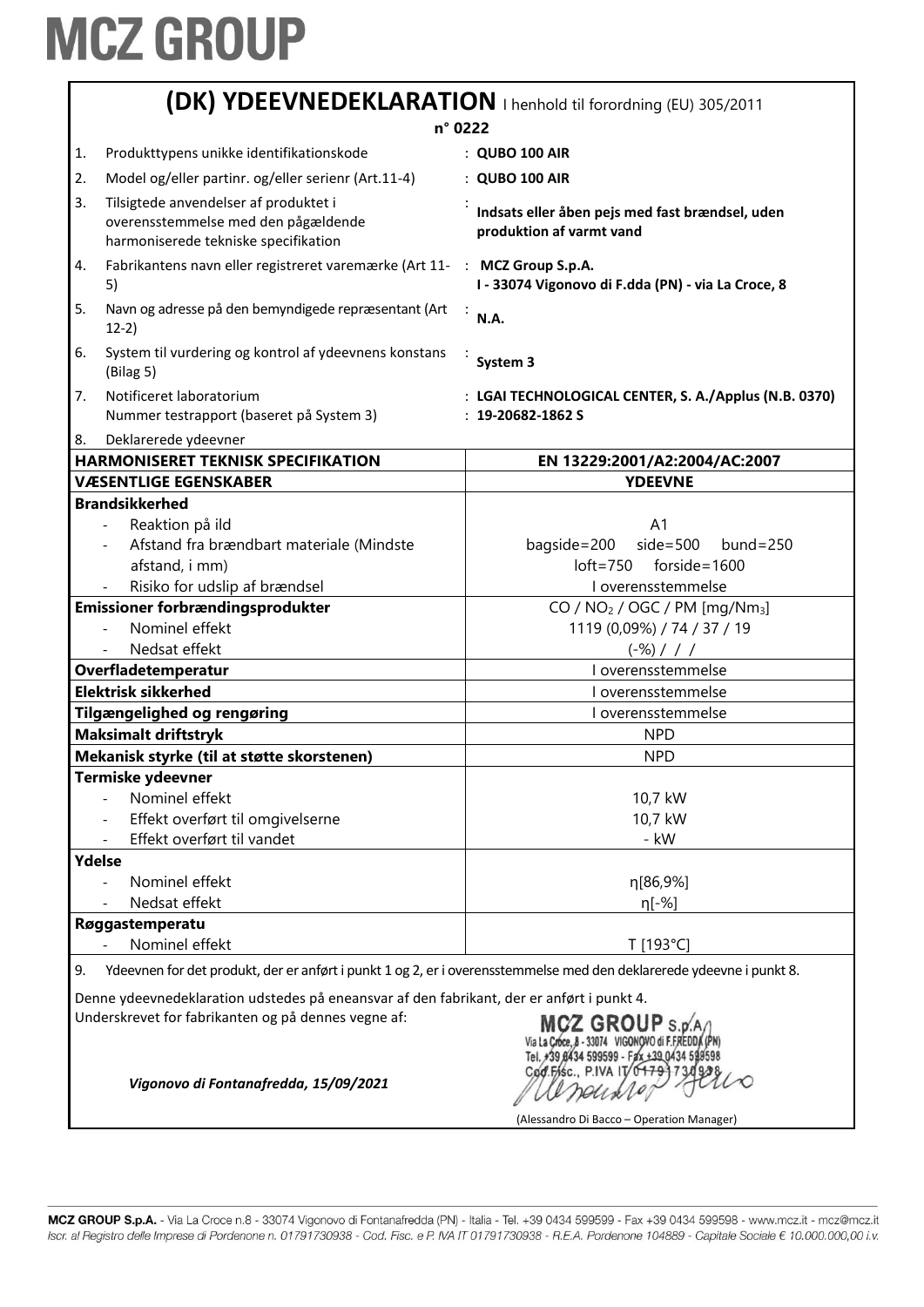|    | (SV) PRESTANDADEKLARATION Enlighet med förordningen (EU) 305/2011                                                                                                                           |                                                                                                            |  |
|----|---------------------------------------------------------------------------------------------------------------------------------------------------------------------------------------------|------------------------------------------------------------------------------------------------------------|--|
|    | n° 0222                                                                                                                                                                                     |                                                                                                            |  |
| 1. | Unik identifikationskod för produkttypen                                                                                                                                                    | : QUBO 100 AIR                                                                                             |  |
| 2. | Modell och/eller partinummer och/eller serienr.<br>$(Art.11-4)$                                                                                                                             | QUBO 100 AIR                                                                                               |  |
| 3. | Avsedd användning av produkten i enlighet med de<br>tillämpliga harmoniserade tekniska specifikationerna                                                                                    | : Utdragsbar eller öppen kamin som drivs med fast brànsle,<br>utan produktion av varmvatten                |  |
| 4. | Namn eller märke som registrerats av tillverkaren (Art<br>$11-5)$                                                                                                                           | : MCZ Group S.p.A.<br>I - 33074 Vigonovo di F.dda (PN) - via La Croce, 8                                   |  |
| 5. | Ombudets namn och adress (Art 12-2)                                                                                                                                                         | : N.A.                                                                                                     |  |
| 6. | System för bedömning och kontroll av den fortlöpande :<br>prestandan (Bilaga 5)                                                                                                             | System 3                                                                                                   |  |
| 7. | Deklarerat laboratorium<br>Nr. provrapport (baserat på System 3)                                                                                                                            | : LGAI TECHNOLOGICAL CENTER, S. A./Applus (N.B. 0370)<br>$: 19 - 20682 - 1862S$                            |  |
| 8. | Deklarerade prestationer                                                                                                                                                                    |                                                                                                            |  |
|    | <b>HARMONISERAD TEKNISK SPECIFIKATION</b>                                                                                                                                                   | EN 13229:2001/A2:2004/AC:2007                                                                              |  |
|    | <b>GRUNDLÄGGANDE EGENSKAPER</b>                                                                                                                                                             | <b>PRESTANDA</b>                                                                                           |  |
|    | <b>Brandsäkerhet</b>                                                                                                                                                                        |                                                                                                            |  |
|    | Reaktion vid brand                                                                                                                                                                          | A <sub>1</sub>                                                                                             |  |
|    | Avstånd från brännbart material                                                                                                                                                             | $sida = 500$<br>$bak = 200$<br>botten=250                                                                  |  |
|    | (Minimiavstånd, i mm)                                                                                                                                                                       | $\text{tak} = 750$ fram = 1600                                                                             |  |
|    | Risk för bränslespill                                                                                                                                                                       | Överensstämmer                                                                                             |  |
|    | Utsläpp av förbränningsprodukter                                                                                                                                                            | CO / $NO2$ / OGC / PM [mg/Nm <sub>3</sub> ]                                                                |  |
|    | nominell effekt<br>$\blacksquare$                                                                                                                                                           | 1119 (0,09%) / 74 / 37 / 19                                                                                |  |
|    | reducerad effekt                                                                                                                                                                            | $(-\%)$ / / /                                                                                              |  |
|    | <b>Ytans temperatur</b>                                                                                                                                                                     | Överensstämmer                                                                                             |  |
|    | <b>Elsäkerhet</b>                                                                                                                                                                           | Överensstämmer                                                                                             |  |
|    | Tillgänglighet och rengöring                                                                                                                                                                | Överensstämmer                                                                                             |  |
|    | <b>Maximalt arbetstryck</b>                                                                                                                                                                 | <b>NPD</b>                                                                                                 |  |
|    | Mekanisk hållfasthet (för att stödja kaminen)                                                                                                                                               | <b>NPD</b>                                                                                                 |  |
|    | Termisk prestanda                                                                                                                                                                           |                                                                                                            |  |
|    | - Nominell effekt                                                                                                                                                                           | 10,7 kW                                                                                                    |  |
|    | Effekt som ges till omgivningen                                                                                                                                                             | 10,7 kW                                                                                                    |  |
|    | Effekt som överförs till vattnet                                                                                                                                                            | - kW                                                                                                       |  |
|    | <b>Avkastning</b>                                                                                                                                                                           |                                                                                                            |  |
|    | nominell effekt                                                                                                                                                                             | n[86,9%]                                                                                                   |  |
|    | reducerad effekt                                                                                                                                                                            | η[-%]                                                                                                      |  |
|    | Röktemperatur                                                                                                                                                                               |                                                                                                            |  |
|    | nominell effekt                                                                                                                                                                             | T [193°C]                                                                                                  |  |
| 9. | punkt 8.                                                                                                                                                                                    | Prestandan hos den produkt som avses i punkterna 1 och 2 överensstämmer med den prestanda som deklareras i |  |
|    | Denna prestandadeklaration lämnas under det egna ansvaret hos tillverkaren som avses i punkt 4.                                                                                             |                                                                                                            |  |
|    | Undertecknat med namn och på uppdrag av tillverkaren av:<br>MCZ GROUP s.p.<br>Tel. +39 0434 599599 - Fax +39 0434 59<br>Vigonovo di Fontanafredda, 15/09/2021<br>Cød.F/isc., P.IVA IT/04791 |                                                                                                            |  |
|    |                                                                                                                                                                                             |                                                                                                            |  |

(Alessandro Di Bacco - Operation Manager)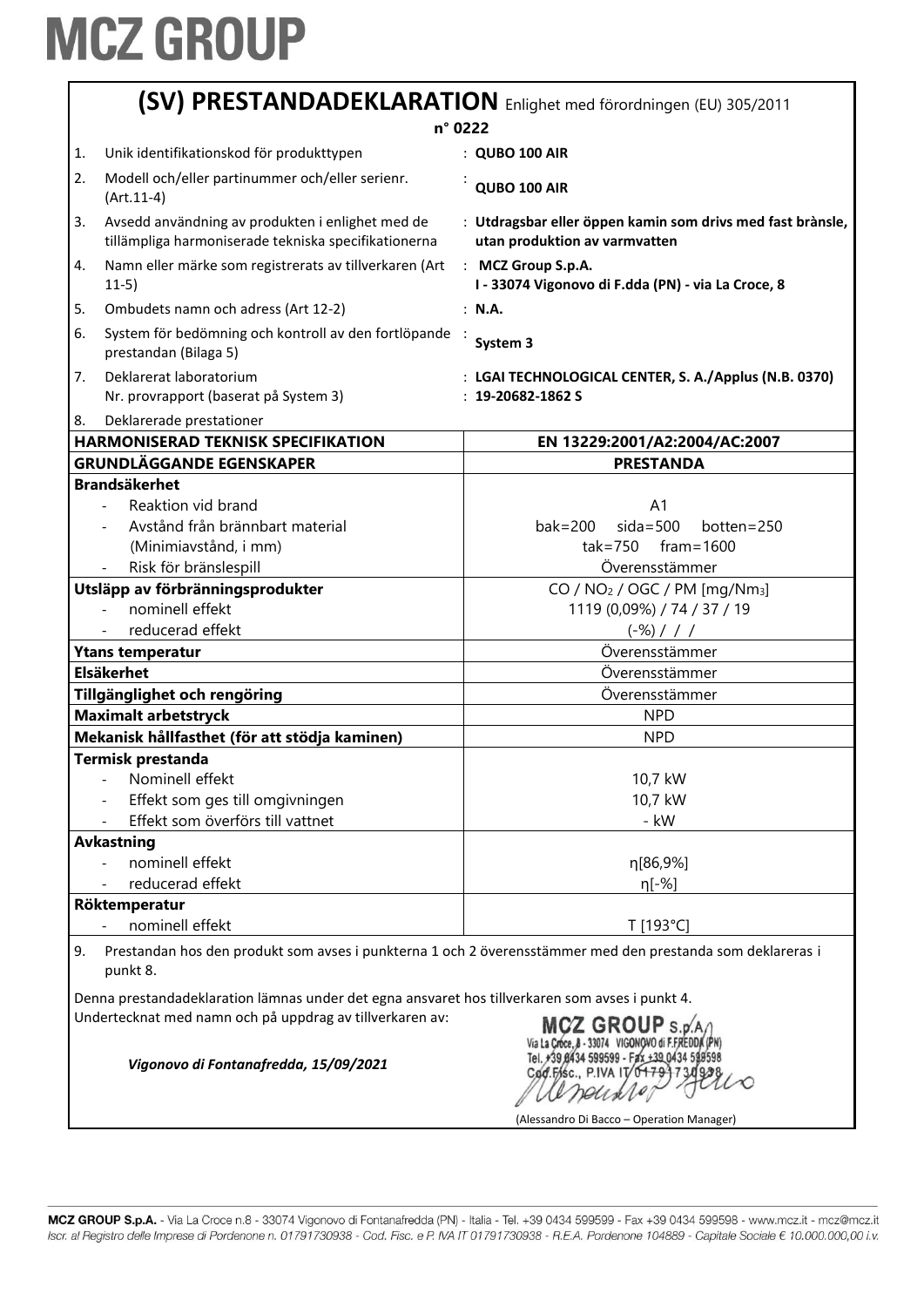|                                                                                                                                                                                                                                          | (PL) DEKLARACJA WŁAŚCIWOŚCI UŻYTKOWYCH<br>Na podstawie rozporządzenia (UE) 305/2011<br>$n^{\circ}$ 0222  |                                                                                     |  |
|------------------------------------------------------------------------------------------------------------------------------------------------------------------------------------------------------------------------------------------|----------------------------------------------------------------------------------------------------------|-------------------------------------------------------------------------------------|--|
|                                                                                                                                                                                                                                          |                                                                                                          |                                                                                     |  |
|                                                                                                                                                                                                                                          |                                                                                                          |                                                                                     |  |
| 1.                                                                                                                                                                                                                                       | Unikalny identyfikator typu wyrobu                                                                       | $\therefore$ QUBO 100 AIR                                                           |  |
| 2.                                                                                                                                                                                                                                       | Model i/lub nr partia i/lub nr serii (Art.11-4)                                                          | $:$ QUBO 100 AIR                                                                    |  |
| 3.                                                                                                                                                                                                                                       | Zamierzone zastosowania produktu zgodnie z mającą<br>zastosowanie zharmonizowaną specyfikacją techniczną | : Wkład lub otwarty nomine zasilane paliwem stałym, bez<br>wytwarzania ciepłej wody |  |
| 4.                                                                                                                                                                                                                                       | Nazwa lub znak towarowy producenta (Art 11-5)                                                            | : MCZ Group S.p.A.<br>I - 33074 Vigonovo di F.dda (PN) - via La Croce, 8            |  |
| 5.                                                                                                                                                                                                                                       | Nazwa i adres przedstawiciela (Art 12-2)                                                                 | : N.A.                                                                              |  |
| 6.                                                                                                                                                                                                                                       | System oceny i weryfikacji stałości właściwości<br>użytkowych (Załącznik 5)                              | System 3                                                                            |  |
| 7.                                                                                                                                                                                                                                       | Notyfikowane laboratorium<br>Numer raportu z badań testowych (na podstawie Systemu 3)                    | : LGAI TECHNOLOGICAL CENTER, S. A./Applus (N.B. 0370)<br>$: 19 - 20682 - 1862S$     |  |
| 8.                                                                                                                                                                                                                                       | Deklarowane osiągi                                                                                       |                                                                                     |  |
|                                                                                                                                                                                                                                          | Zharmonizowana specyfikacja techniczna                                                                   | EN 13229:2001/A2:2004/AC:2007                                                       |  |
|                                                                                                                                                                                                                                          | Podstawowe właściwości                                                                                   | Osiągi                                                                              |  |
|                                                                                                                                                                                                                                          | Bezpieczeństwo przeciwpożarowe<br>Reakcja na ogień                                                       | A <sub>1</sub><br>tył=200 bok=500<br>$spód = 250$                                   |  |
|                                                                                                                                                                                                                                          | Odległość od mat. zł. (Odległość minimalna, w mm)                                                        | sufit=750 przód=1600                                                                |  |
|                                                                                                                                                                                                                                          | Ryzyka rozlania paliwa                                                                                   | Zgodny                                                                              |  |
|                                                                                                                                                                                                                                          | Emisja produktów spalania                                                                                | CO / $NO2$ / OGC / PM [mg/Nm <sub>3</sub> ]                                         |  |
|                                                                                                                                                                                                                                          | Moc znamionowa                                                                                           | 1119 (0,09%) / 74 / 37 / 19                                                         |  |
|                                                                                                                                                                                                                                          | Moc zmniejszona                                                                                          | $(-\%)$ / / /                                                                       |  |
| Temperatura na powierzchni                                                                                                                                                                                                               |                                                                                                          | Zgodny                                                                              |  |
|                                                                                                                                                                                                                                          | Bezpieczeństwo elektryczne                                                                               | Zgodny                                                                              |  |
|                                                                                                                                                                                                                                          | Dostępność i czyszczenie                                                                                 | Zgodny                                                                              |  |
| Maksymalne ciśnienie pracy                                                                                                                                                                                                               |                                                                                                          | <b>NPD</b>                                                                          |  |
|                                                                                                                                                                                                                                          | Wytrzymałość mechaniczna (wspieranie komina)                                                             | <b>NPD</b>                                                                          |  |
|                                                                                                                                                                                                                                          | Wydajność cieplna                                                                                        |                                                                                     |  |
|                                                                                                                                                                                                                                          | Moc znamionowa                                                                                           | 10,7 kW                                                                             |  |
|                                                                                                                                                                                                                                          | Moc przekazywana do otoczenia                                                                            | 10,7 kW                                                                             |  |
|                                                                                                                                                                                                                                          | Moc przekazywana do wody                                                                                 | - kW                                                                                |  |
|                                                                                                                                                                                                                                          | Wydajność                                                                                                |                                                                                     |  |
|                                                                                                                                                                                                                                          | Moc znamionowa                                                                                           | η[86,9%]                                                                            |  |
|                                                                                                                                                                                                                                          | Moc zmniejszona                                                                                          | $n[-%]$                                                                             |  |
| Temperatura spalin<br>Moc znamionowa                                                                                                                                                                                                     |                                                                                                          | T [193°C]                                                                           |  |
|                                                                                                                                                                                                                                          |                                                                                                          |                                                                                     |  |
| Wydajność produktu, o którym mowa w pkt. 1 i 2 jest zgodna z deklarowanymi właściwościami użytkowymi w pkt 8.<br>9.<br>Niniejszą deklarację właściwości użytkowych wystawia się na wyłączną odpowiedzialność producenta, o którym mowa w |                                                                                                          |                                                                                     |  |
| pkt 4.                                                                                                                                                                                                                                   | Podpisano w imieniu i na rzecz producenta, przez:                                                        | Z GROUP S.D.A<br>+39 8434 599599 - Fax +39 0434 598598<br>Cad.Fisc., P.IVA IV 0179  |  |
|                                                                                                                                                                                                                                          | Vigonovo di Fontanafredda, 15/09/2021                                                                    | (Alessandro Di Bacco – Operation Manager)                                           |  |

٦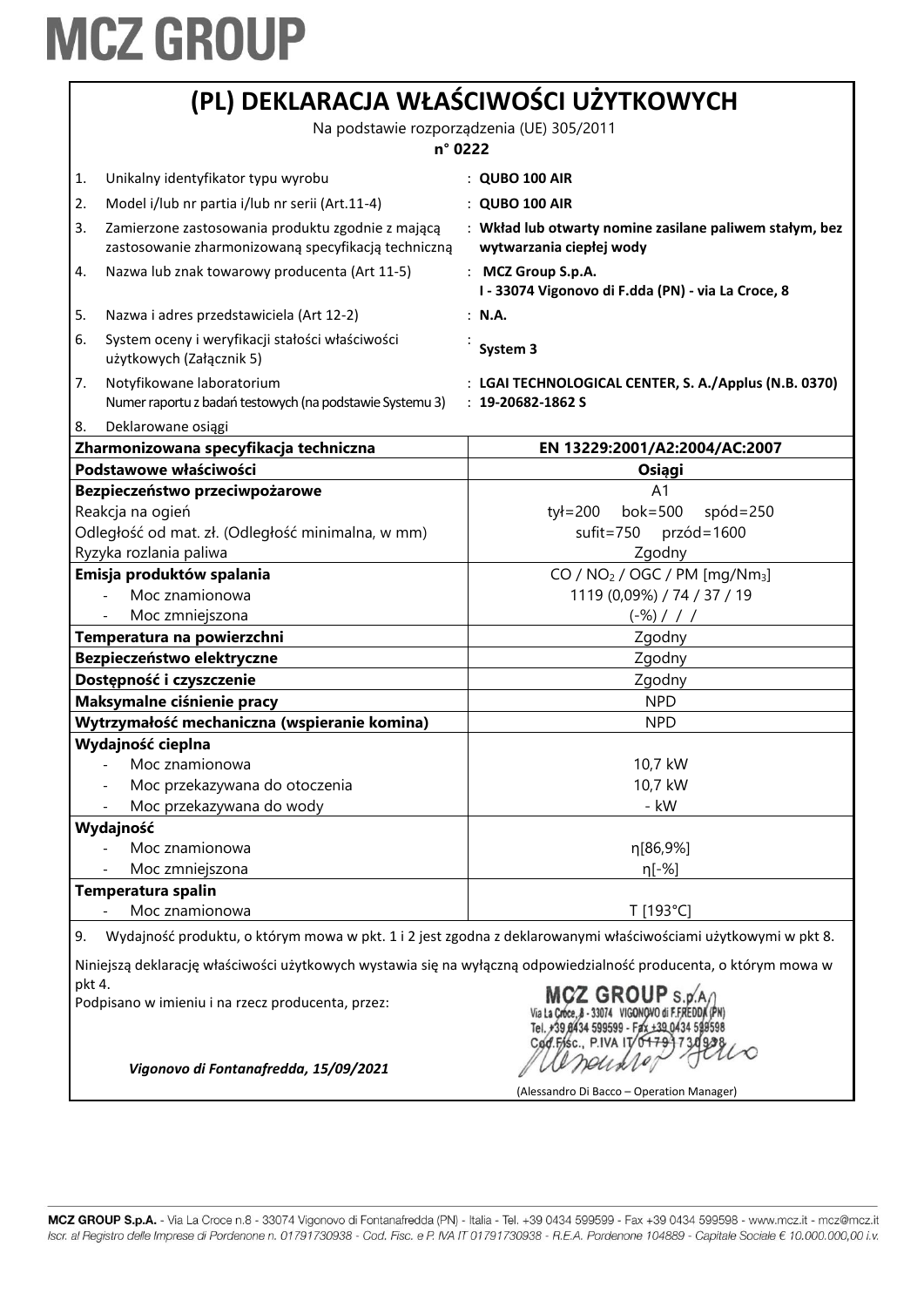|    | (SL) IZJAVA O ZMOGLJIVOSTIH Glede na določila (UE) 305/2011<br>n° 0222                                                                       |                                                                                                        |  |
|----|----------------------------------------------------------------------------------------------------------------------------------------------|--------------------------------------------------------------------------------------------------------|--|
|    |                                                                                                                                              |                                                                                                        |  |
| 1. | Specifična kodna oznaka izdelka-tipa                                                                                                         | : QUBO 100 AIR                                                                                         |  |
| 2. | Model in/ali št. partije in/ali št. serije (Art.11-4)                                                                                        | : QUBO 100 AIR                                                                                         |  |
| 3. | Predvidena uporaba izdelka glede na ustrezno skladno<br>tehnično normo                                                                       | : Vstavljeno ali odprto kurišče na trdo gorivo, brez priprave<br>tople vode                            |  |
| 4. | Ime in znamka, ki ju je proizvajalec registriral (Art 11-5)                                                                                  | : MCZ Group S.p.A.<br>I - 33074 Vigonovo di F.dda (PN) - via La Croce, 8                               |  |
| 5. | Ime in naslov zastopnika (Art 12-2)                                                                                                          | : N.A.                                                                                                 |  |
| 6. | Sistem ocenjevanja in preverjanja konstantnosti<br>lastnosti (Priloga 5)                                                                     | System 3                                                                                               |  |
| 7. | Priglašeni laboratorij<br>Število poročila o preizkusu (glede na Sistem 3)                                                                   | : LGAI TECHNOLOGICAL CENTER, S. A./Applus (N.B. 0370)<br>$: 19 - 20682 - 1862S$                        |  |
| 8. | Navedene zmogljivosti                                                                                                                        |                                                                                                        |  |
|    | SKLADNA TEHNIČNA SPECIFIKA                                                                                                                   | EN 13229:2001/A2:2004/AC:2007                                                                          |  |
|    | <b>BISTVENE ZNAČILNOSTI</b>                                                                                                                  | <b>ZMOGLJIVOST</b>                                                                                     |  |
|    | Požarna varnost<br>Reakcija na ogenj<br>Razdalja od gorlj. mat. (Minimalna razdalja, v<br>mm)<br>Rizik od ispuštanja goriva                  | A <sub>1</sub><br>$zadaj = 200$<br>stransko=500<br>spodaj= $250$<br>strop=750 spredaj=1600<br>U skladu |  |
|    | Ispuštanje produkata izgaranja                                                                                                               | $CO / NO2 / OGC / PM [mg/Nm3]$                                                                         |  |
|    | Nazivna snaga                                                                                                                                | 1119 (0,09%) / 74 / 37 / 19                                                                            |  |
|    | Smanjena snaga                                                                                                                               | $(-\%)$ / / /                                                                                          |  |
|    | Površinska temperatura                                                                                                                       | U skladu                                                                                               |  |
|    | Električna sigurnost                                                                                                                         | U skladu                                                                                               |  |
|    | Pristupačnost i čišćenje                                                                                                                     | U skladu                                                                                               |  |
|    | Maksimalni radni tlak                                                                                                                        | <b>NPD</b>                                                                                             |  |
|    | Mehanička čvrstoća (da bi poduprijela kamin)                                                                                                 | <b>NPD</b>                                                                                             |  |
|    | Toplinska svojstva                                                                                                                           |                                                                                                        |  |
|    | Nazivna snaga                                                                                                                                | 10,7 kW                                                                                                |  |
|    | Izlazna snaga okruženja                                                                                                                      | 10,7 kW                                                                                                |  |
|    | Snaga prenesena na vodu                                                                                                                      | - kW                                                                                                   |  |
|    | <b>Performanse</b>                                                                                                                           |                                                                                                        |  |
|    | Nazivna snaga                                                                                                                                | η[86,9%]                                                                                               |  |
|    | Smanjena snaga                                                                                                                               | η[-%]                                                                                                  |  |
|    | Temperatura dima<br>Nazivna snaga                                                                                                            | T [193°C]                                                                                              |  |
|    |                                                                                                                                              |                                                                                                        |  |
| 9. | Performansa proizvoda iz točke 1. i 2. je u skladu s deklariranom performansom iz točke 8.                                                   |                                                                                                        |  |
|    | Ova izjava o performansama se izdaje u isključivoj odgovornosti proizvođača ako pod točkom 4.<br>Potpisano u ime i za proizvođača od strane: | MCZ GROUP S.p.A<br>0434 599599 - Fax +39 0434                                                          |  |
|    | Vigonovo di Fontanafredda, 15/09/2021                                                                                                        | Cod.Fisc., P.IVA IT/04791<br>(Alessandro Di Bacco – Operation Manager)                                 |  |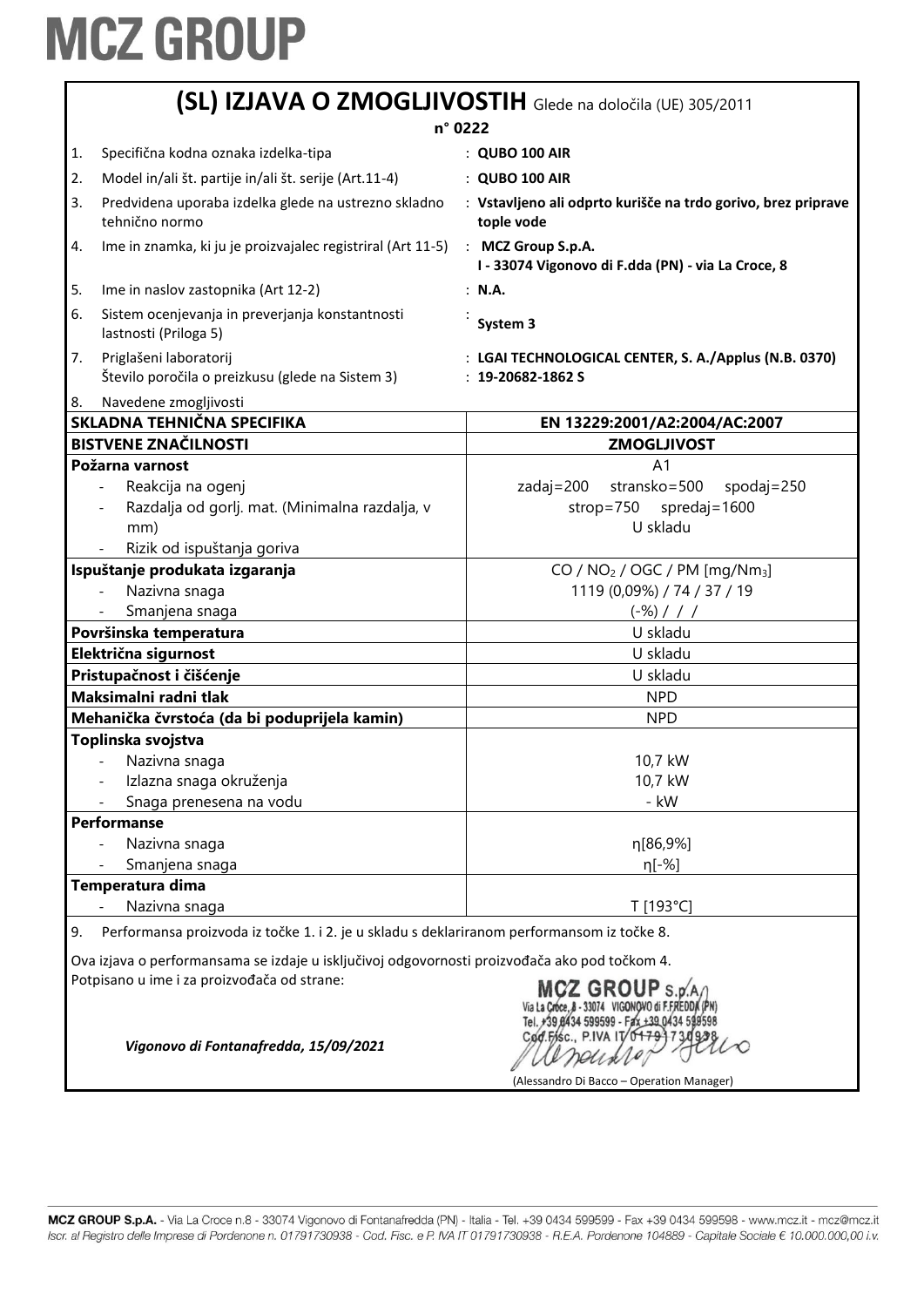|                                                                                                                                                                    |                                                                                              | (HR) IZJAVA O UČINKOVITOSTI Prema uredbi (UE) 305/2011                             |
|--------------------------------------------------------------------------------------------------------------------------------------------------------------------|----------------------------------------------------------------------------------------------|------------------------------------------------------------------------------------|
| n° 0222                                                                                                                                                            |                                                                                              |                                                                                    |
| 1.                                                                                                                                                                 | Jedinstveni identifikator proizvoda-tipa                                                     | : QUBO 100 AIR                                                                     |
| 2.                                                                                                                                                                 | Model i/ili br. grupe proizvoda i/ili br. serije (Art.11-4)                                  | : QUBO 100 AIR                                                                     |
| 3.                                                                                                                                                                 | Namjenska uporaba proizvoda u skladu sa važećim<br>tehničkim specifikacijama                 | : Umetak ili otvoreni kamin napajan krutim gorivom, bez<br>proizvođenja tople vode |
| 4.                                                                                                                                                                 | Ime ili zaštitni znak proizvođača (Art 11-5)                                                 | : MCZ Group S.p.A.<br>I - 33074 Vigonovo di F.dda (PN) - via La Croce, 8           |
| 5.                                                                                                                                                                 | Ime i adresa zastupnika (Art 12-2)                                                           | : N.A.                                                                             |
| 6.                                                                                                                                                                 | Sustav ocjenjivanja i provjere stalnosti (Prilog 5)                                          | $:$ System 3                                                                       |
| 7.                                                                                                                                                                 | Obaviješteni laboratorij<br>Broj probnog izvješća (na osnovu Systema 3)                      | : LGAI TECHNOLOGICAL CENTER, S. A./Applus (N.B. 0370)<br>$: 19 - 20682 - 1862S$    |
| 8.                                                                                                                                                                 | Izjavljene performanse                                                                       |                                                                                    |
|                                                                                                                                                                    | <b>TEHNIČKA SPECIFIKACIJA</b>                                                                | EN 13229:2001/A2:2004/AC:2007                                                      |
|                                                                                                                                                                    | <b>OSNOVNE ZNAČAJKE</b>                                                                      | <b>PERFORMANSE</b>                                                                 |
|                                                                                                                                                                    | Sigurnost od požara                                                                          |                                                                                    |
|                                                                                                                                                                    | Požarna otpornost                                                                            | A <sub>1</sub>                                                                     |
|                                                                                                                                                                    | Udaljenost od goriva (Minimalna udaljenost,                                                  | $bočno = 500$<br>pozadi=200<br>$dno = 250$                                         |
|                                                                                                                                                                    | izražena u mm)                                                                               | strop=750<br>sprijeda=1600                                                         |
|                                                                                                                                                                    | Tveganje za razlitje goriva                                                                  | Ustreza                                                                            |
|                                                                                                                                                                    | Izpusti produktov zgorevanja                                                                 | CO / $NO2$ / OGC / PM [mg/Nm <sub>3</sub> ]                                        |
|                                                                                                                                                                    | Nominalna moč                                                                                | 1119 (0,09%) / 74 / 37 / 19                                                        |
|                                                                                                                                                                    | Zmanjšana moč                                                                                | $(-\%)$ / / /                                                                      |
| Temperatura na površini                                                                                                                                            |                                                                                              | Ustreza                                                                            |
|                                                                                                                                                                    | Električna varnost                                                                           | Ustreza                                                                            |
| Dostopnost in čiščenje                                                                                                                                             |                                                                                              | Ustreza                                                                            |
|                                                                                                                                                                    | Maksimalni delovni pritisk                                                                   | <b>NPD</b>                                                                         |
|                                                                                                                                                                    | Mehanska upornost (za podporo kamina)                                                        | <b>NPD</b>                                                                         |
|                                                                                                                                                                    | <b>Termične lastnosti</b>                                                                    |                                                                                    |
|                                                                                                                                                                    | Nominalna moč                                                                                | 10,7 kW                                                                            |
|                                                                                                                                                                    | Uporabna moč za okolje                                                                       | 10,7 kW                                                                            |
|                                                                                                                                                                    | Moč vode                                                                                     | - kW                                                                               |
| <b>Izkoristek</b>                                                                                                                                                  |                                                                                              |                                                                                    |
|                                                                                                                                                                    | Nominalna moč<br>Zmanjšana moč                                                               | η[86,9%]                                                                           |
|                                                                                                                                                                    |                                                                                              | η[-%]                                                                              |
|                                                                                                                                                                    | Temperatura dimnih plinov<br>Nominalna moč                                                   |                                                                                    |
| 9.                                                                                                                                                                 | Zmogljivost izdelka, navedena v toškah 1 in 2 je skladna z navedeno zmogljivostjo v točki 8. | T [193°C]                                                                          |
|                                                                                                                                                                    |                                                                                              |                                                                                    |
|                                                                                                                                                                    | Za izdajo te deklaracije je odgovoren izrecno proizvajalec, naveden v točki 4.               |                                                                                    |
| V imenu proizvajalca podpisal:<br>MCZ GROUP s.r<br>Cod.Fisc., P.IVA IT/0179-<br>Vigonovo di Fontanafredda, 15/09/2021<br>(Alessandro Di Bacco – Operation Manager) |                                                                                              |                                                                                    |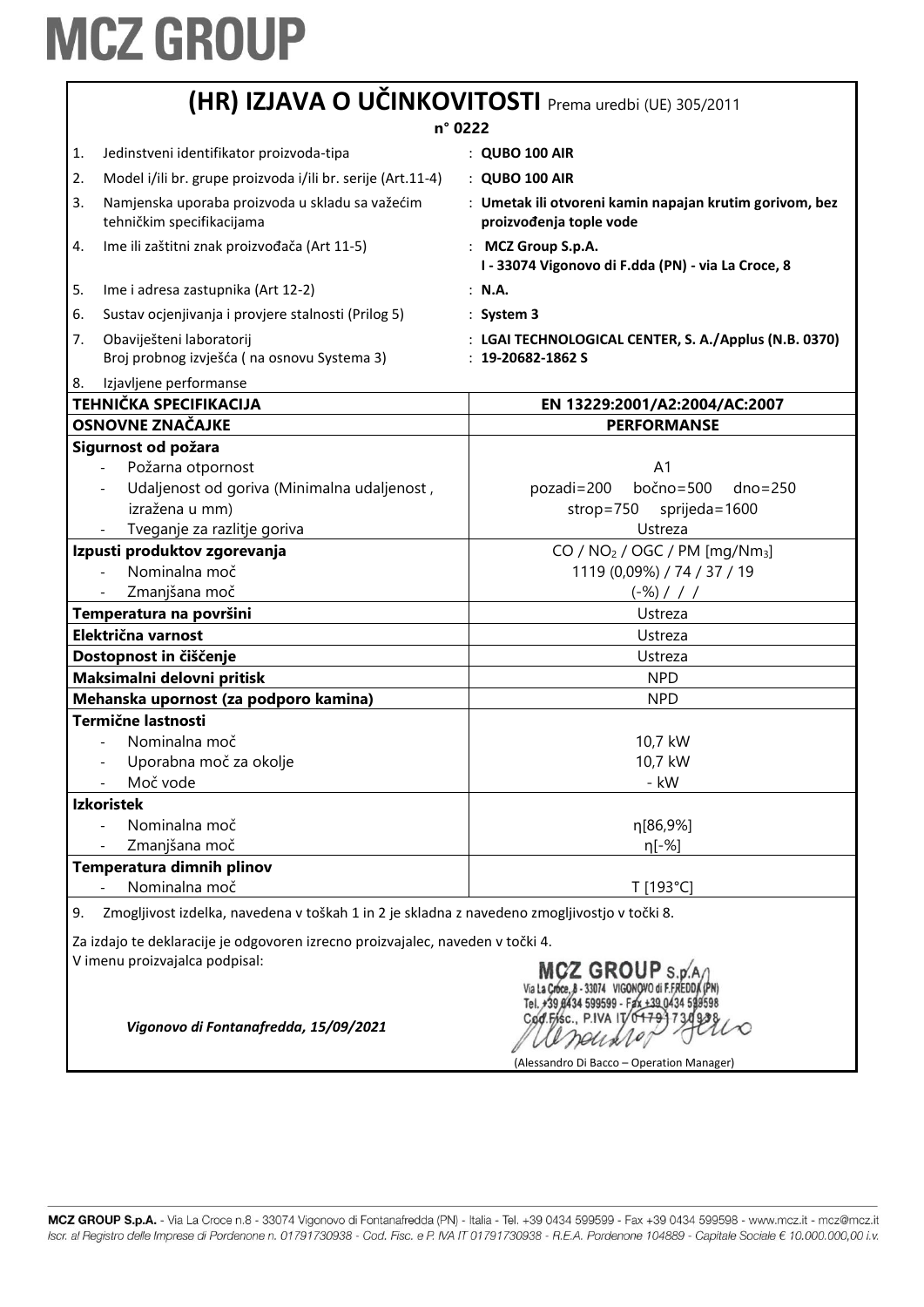|                         | (CZ) PROHLÁŠENÍ O VLASTNOSTECH Podle nařízení (EU) č. 305/2011                              |                                                                                                    |  |
|-------------------------|---------------------------------------------------------------------------------------------|----------------------------------------------------------------------------------------------------|--|
|                         | n° 0222                                                                                     |                                                                                                    |  |
| 1.                      | Jedinečný identifikační kód výrobku - typu v                                                | : QUBO 100 AIR                                                                                     |  |
| 2.                      | Model a/nebo č. šarže a/nebo č. Série (Čl.11-4)                                             | : QUBO 100 AIR                                                                                     |  |
| 3.                      | Zamýšlené použití výrobku v souladu s příslušnými<br>harmonizovanými technickými normami    | Vložka nebo uzavřený krb, bez produkce teplé užitkové vody                                         |  |
| 4.                      | Jméno nebo obchodní značka výrobce (Čl. 11-5)                                               | : MCZ Group S.p.A.<br>I - 33074 Vigonovo di F.dda (PN) - via La Croce, 8                           |  |
| 5.                      | Jméno a adresa zástupce (Čl. 12-2)                                                          | : N.A.                                                                                             |  |
| 6.                      | Systém posuzování a ověřování stálosti vlastností<br>(Příloha 5)                            | System 3                                                                                           |  |
| 7.                      | Registrovaná laboratoř<br>Číslo zkušebního protokolu (podle System 3)                       | : LGAI TECHNOLOGICAL CENTER, S. A./Applus (N.B. 0370)<br>$: 19 - 20682 - 1862S$                    |  |
| 8.                      | Prohlášené vlastnosti                                                                       |                                                                                                    |  |
|                         | Harmonizovaná technická norma<br>Základní charakteristiky                                   | EN 13229:2001/A2:2004/AC:2007<br><b>Vlastnost</b>                                                  |  |
|                         | Požární bezpečnost                                                                          |                                                                                                    |  |
|                         | Odolnost proti ohni                                                                         | A1                                                                                                 |  |
|                         | Vzdálenost od hořl. Materiálů (Minimální                                                    | vzadu=200 na boku=500 zespodu=250                                                                  |  |
|                         | vzdálenost, v mm)                                                                           | strop=750 zepředu=1600                                                                             |  |
|                         | Riziko rozlití paliva                                                                       | V souladu                                                                                          |  |
|                         | <b>Emise spalin</b>                                                                         | CO / NO <sub>2</sub> / OGC / PM [mg/Nm <sub>3</sub> ]                                              |  |
|                         | při jmenovitém výkonu (13% O2)                                                              | 1119 (0,09%) / 74 / 37 / 19                                                                        |  |
|                         | při sníženém výkonu (13% O2)                                                                | $(-\%)$ / / /                                                                                      |  |
|                         | Teplota povrchu                                                                             | V souladu                                                                                          |  |
| Elektrická bezpečnost   |                                                                                             | V souladu                                                                                          |  |
| Dostupnost a čištění    |                                                                                             | V souladu                                                                                          |  |
| Maximální provozní tlak |                                                                                             | <b>NPD</b>                                                                                         |  |
|                         | Mechanická pevnost (na podporu komínu)                                                      | <b>NPD</b>                                                                                         |  |
|                         | Tepelné vlastnosti                                                                          |                                                                                                    |  |
|                         | Jmenovitý výkon                                                                             | 10,7 kW                                                                                            |  |
|                         | Výkon přenášený do prostředí                                                                | 10,7 kW                                                                                            |  |
|                         | Výkon přenášený do vody                                                                     | - kW                                                                                               |  |
| Výkon                   |                                                                                             |                                                                                                    |  |
|                         | Jmenovitý výkon                                                                             | η[86,9%]                                                                                           |  |
|                         | Snížený výkon                                                                               | $n[-%]$                                                                                            |  |
|                         | <b>Teplota spalin</b>                                                                       |                                                                                                    |  |
|                         | Jmenovitý výkon                                                                             | T [193°C]                                                                                          |  |
| 9.                      | 9.                                                                                          | Výkon výrobku uvedeného v bodech 1 a 2 je v souladu s vlastnostmi uvedenými v prohlášení v bodě 8. |  |
|                         | Toto prohlášení o vlastnostech se vydává na výhradní odpovědnost výrobce uvedeného v bodě 4 |                                                                                                    |  |
|                         | Podepsáno jménem výrobce:                                                                   | MCZ GROUP S.p.A/<br>Via La Croce, 8 - 33074 VIGONOVO di F.FREDDA (PN)                              |  |

Via La Cróce, 8 - 33074 VIGONOVO di F.FREDDA (PN)<br>Tel. #39 8434 599599 - Fax +39 0434 599598<br>Cod. Frsc., P.IVA IT/0+79 1730 938 alpentier

(Alessandro Di Bacco – Operation Manager)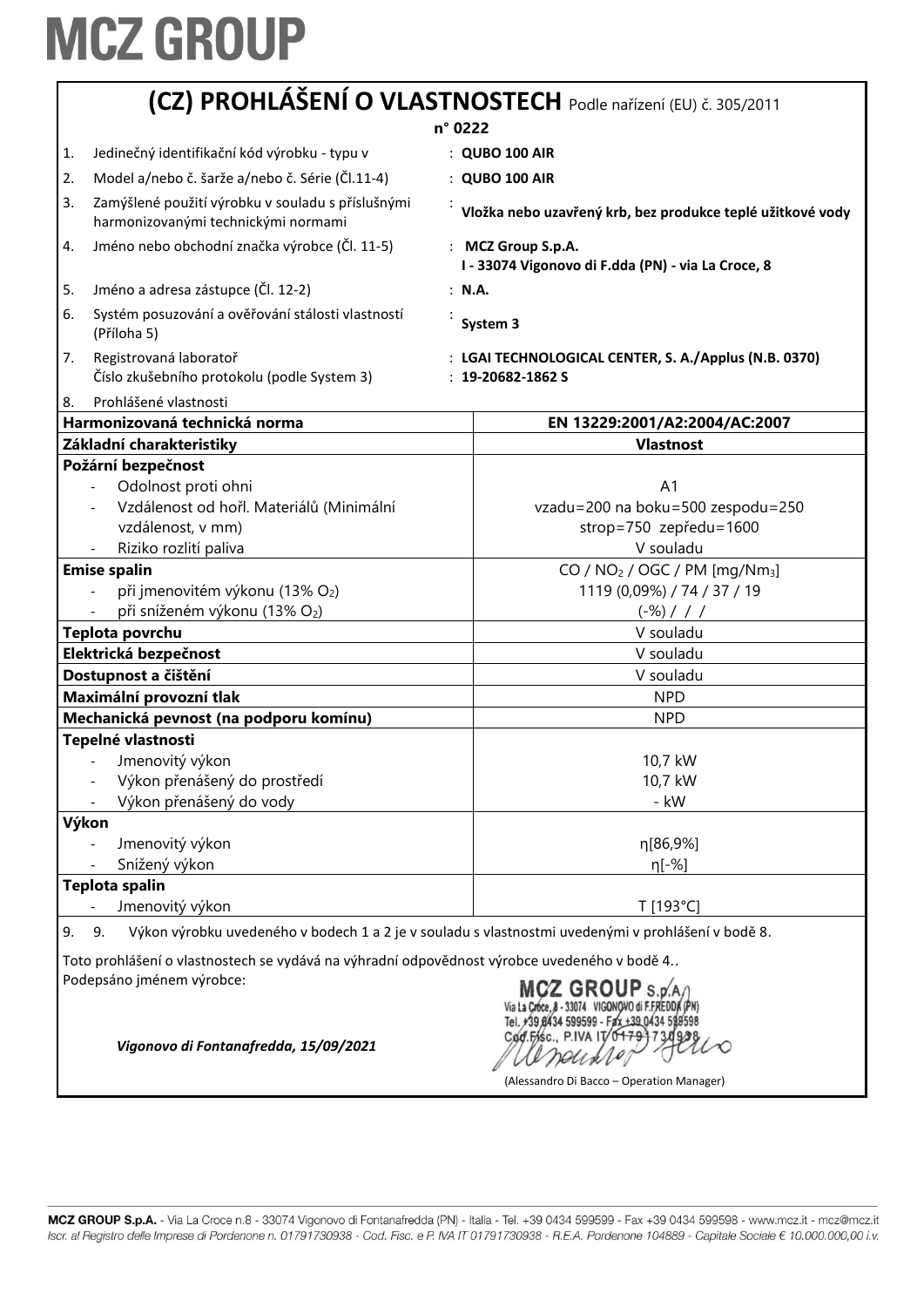|                                                                                                 | (SK) PREHLÁSENIE O VLASTNOSTIACH Podľa nariadenia (EÚ) č. 305/2011                                 |
|-------------------------------------------------------------------------------------------------|----------------------------------------------------------------------------------------------------|
|                                                                                                 | n° 0222                                                                                            |
| Jedinečný identifikačný kód výrobku - typu<br>1.                                                | : QUBO 100 AIR                                                                                     |
| Model a/alebo č. šarže a/alebo č. Série (Čl. 11-4)<br>2.                                        | : QUBO 100 AIR                                                                                     |
| Zamýšľané použitie výrobku v súlade s príslušnými<br>3.<br>harmonizovanými technickými normami  | : Vložka alebo uzavretý krb, bez produkcie teplej úžitkovej<br>vody                                |
| Meno alebo obchodná značka výrobcu (Čl. 11-5)<br>4.                                             | : MCZ Group S.p.A.<br>I - 33074 Vigonovo di F.dda (PN) - via La Croce, 8                           |
| Meno a adresa zástupcu (Čl. 12-2)<br>5.                                                         | : N.A.                                                                                             |
| 6.<br>Systém posudzovania a overovania stálosti vlastností<br>(Príloha 5)                       | System 3                                                                                           |
| Registrované laboratórium<br>7.<br>Číslo skúšobného protokolu (podľa System 3)                  | : LGAI TECHNOLOGICAL CENTER, S. A./Applus (N.B. 0370)<br>$: 19 - 20682 - 1862S$                    |
| Prehlásené vlastnosti<br>8.                                                                     |                                                                                                    |
| Harmonizovaná technická norma                                                                   | EN 13229:2001/A2:2004/AC:2007                                                                      |
| Základné charakteristiky                                                                        | Vlastnosť                                                                                          |
| Požiarna bezpečnosť                                                                             |                                                                                                    |
| Odolnosť proti ohňu                                                                             | A <sub>1</sub>                                                                                     |
| Vzdialenosť od horľ. materiálov (Minimálna                                                      | vzadu=200 na boku=500 zospodu=250                                                                  |
| vzdialenosť, v mm)                                                                              | strop=750 vpredu=1600                                                                              |
| Riziko rozliatia paliva                                                                         | V súlade                                                                                           |
| <b>Emisie spalín</b>                                                                            | CO / NO <sub>2</sub> / OGC / PM [mg/Nm <sub>3</sub> ]                                              |
| pri menovitom výkone (13% O2)                                                                   | 1119 (0,09%) / 74 / 37 / 19                                                                        |
| pri zníženom výkone (13% O2)                                                                    | $(-\%)$ / / /                                                                                      |
| Teplota povrchu                                                                                 | V súlade                                                                                           |
| Elektrická bezpečnosť                                                                           | V súlade                                                                                           |
| Dostupnosť a čistenie                                                                           | V súlade                                                                                           |
| Maximální prevádzkový tlak                                                                      | <b>NPD</b>                                                                                         |
| Mechanická pevnosť (na podporu komína)                                                          | <b>NPD</b>                                                                                         |
| Tepelné vlastnosti                                                                              |                                                                                                    |
| Menovitý výkon                                                                                  | 10,7 kW                                                                                            |
| Výkon prenášaný do prostredia                                                                   | 10.7 kW                                                                                            |
| Výkon prenášaný do vody                                                                         | - kW                                                                                               |
| Výkon                                                                                           |                                                                                                    |
| Menovitý výkon                                                                                  | η[86,9%]                                                                                           |
| Znížený výkon                                                                                   | η[-%]                                                                                              |
| Teplota spalín                                                                                  |                                                                                                    |
| Menovitý výkon                                                                                  | T [193°C]                                                                                          |
| 9.                                                                                              | Výkon výrobku uvedeného v bodoch 1 a 2 je v súlade s vlastnosťami uvedenými v prehlásení v bode 8. |
| Toto prehlásenie o vlastnostiach sa vydáva na výhradnú zodpovednosť výrobcu uvedeného v bode 4. |                                                                                                    |
|                                                                                                 |                                                                                                    |

Podpísané menom výrobcu:

MCZ GROUP S.p. A /<br>Via La Croce, 8 - 33074 VIGONOVO di F.FREDDA (PN)<br>Tel. +39 8434 599599 - Fax +39 0434 599598 Cod.Fisc., P.IVA IT/04791730938 reunte

(Alessandro Di Bacco – Operation Manager)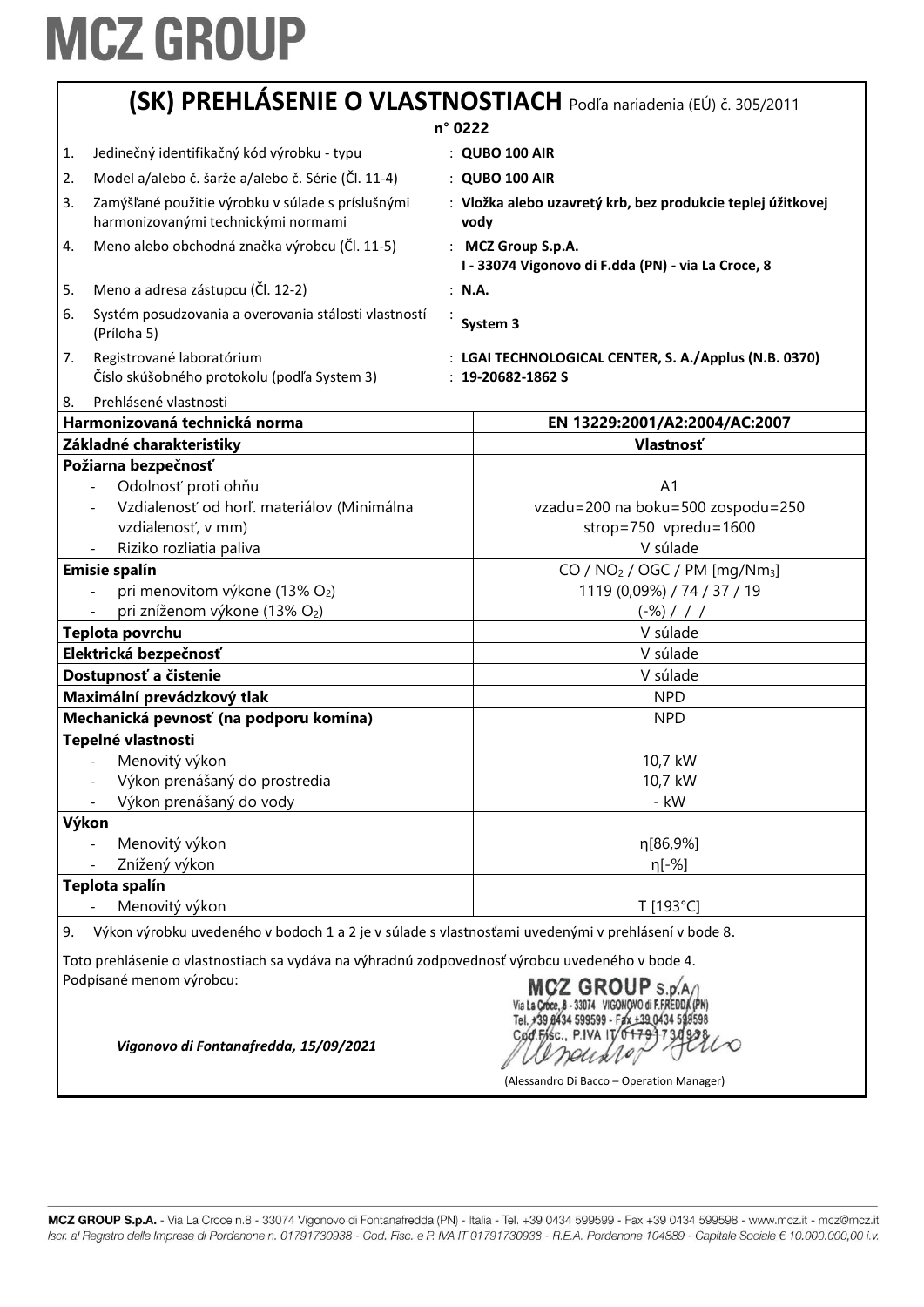|    |                                                                                                                                            |        | (FI) SUORITUSTASOILMOITUS Asetuksen (EU) nro 305/2011 mukaisesti                                                   |
|----|--------------------------------------------------------------------------------------------------------------------------------------------|--------|--------------------------------------------------------------------------------------------------------------------|
|    | n° 0222                                                                                                                                    |        |                                                                                                                    |
| 1. | Tuotetyypin yksilöllinen tunniste                                                                                                          |        | : QUBO 100 AIR                                                                                                     |
| 2. | Malli ja/tai eränro ja/tai sarjanro (Art.11-4)                                                                                             |        | : QUBO 100 AIR                                                                                                     |
| 3. | Sovellettavan yhdenmukaistetun teknisen eritelmän<br>mukainen tuotteen aiottu käyttötarkoitus tai -<br>tarkoitukset                        |        | Tulipesä tai suljettujen takka, ilman kuuman veden tuotantoa                                                       |
| 4. | Valmistajan nimi, rekisteröity kauppanimi tai<br>tavaramerkki (Art 11-5)                                                                   |        | : MCZ Group S.p.A.<br>I - 33074 Vigonovo di F.dda (PN) - via La Croce, 8                                           |
| 5. | Valtuutetun edustajan nimi ja osoite (Art 12-2)                                                                                            | : N.A. |                                                                                                                    |
| 6. | Tuotteen suoritustason pysyvyyden arviointi- ja<br>varmennusjärjestelmä(t) (Liite 5)                                                       |        | System 3                                                                                                           |
| 7. | Ilmoitettu laitos<br>Arvioinnin numero (System 3 perusteella)                                                                              |        | : LGAI TECHNOLOGICAL CENTER, S. A./Applus (N.B. 0370)<br>$: 19 - 20682 - 1862S$                                    |
| 8. | Ilmoitetut suoritustasot<br>Yhdenmukaistettu tekninen eritelmä                                                                             |        | EN 13229:2001/A2:2004/AC:2007                                                                                      |
|    | Perusominaisuudet                                                                                                                          |        | <b>Suoritustaso</b>                                                                                                |
|    | <b>Paloturvallisuus</b>                                                                                                                    |        |                                                                                                                    |
|    | Palonkestävyys                                                                                                                             |        | A <sub>1</sub>                                                                                                     |
|    | Etäisyys palavasta materiaalista (Minimietäisyys                                                                                           |        | takaosa=200 sivu=500 pohja=250                                                                                     |
|    | mm)                                                                                                                                        |        | katto=750 etuosa=1600                                                                                              |
|    | Riski polttoaineen valumiselle                                                                                                             |        | Laadun mukainen                                                                                                    |
|    | Palamistuotteiden päästöt                                                                                                                  |        | CO / $NO2$ / OGC / PM [mg/Nm <sub>3</sub> ]                                                                        |
|    | nimellisteholla (13% O2)                                                                                                                   |        | 1119 (0,09%) / 74 / 37 / 19                                                                                        |
|    | rajoitetulla teholla (13% O2)                                                                                                              |        | $(-\%)$ / / /                                                                                                      |
|    | Pinnan lämpötila                                                                                                                           |        | Laadun mukainen                                                                                                    |
|    | Sähköturvallisuus                                                                                                                          |        | Laadun mukainen                                                                                                    |
|    | Pääsy ja puhdistus                                                                                                                         |        | Laadun mukainen                                                                                                    |
|    | Toiminnan maksimipaine                                                                                                                     |        | <b>NPD</b>                                                                                                         |
|    | Mekaaninen kestävyys (kestää uunin painon)                                                                                                 |        | <b>NPD</b>                                                                                                         |
|    | Lämpöteho                                                                                                                                  |        |                                                                                                                    |
|    | - Nimellisteho                                                                                                                             |        | 10,7 kW                                                                                                            |
|    | Ympäristöön kohdistuva teho                                                                                                                |        | 10,7 kW                                                                                                            |
|    | Veteen siirtyvä teho                                                                                                                       |        | - kW                                                                                                               |
|    | <b>Tuotto</b>                                                                                                                              |        |                                                                                                                    |
|    | Nimellisteho                                                                                                                               |        | η[86,9%]                                                                                                           |
|    | Rajoitettu teho                                                                                                                            |        | η[-%]                                                                                                              |
|    | Savujen lämpötila                                                                                                                          |        |                                                                                                                    |
|    | Nimellisteho                                                                                                                               |        | T [193°C]                                                                                                          |
| 9. | Edellä 1 ja 2 kohdassa yksilöidyn tuotteen suoritustasot ovat 8 kohdassa ilmoitettujen suoritustasojen mukaiset.                           |        |                                                                                                                    |
|    | Tämä suoritustasoilmoitus on annettu 4 kohdassa ilmoitetun valmistajan yksinomaisella vastuulla.<br>Valmistajan puolesta allekirjoittanut: |        | MCZ GROUP S.p.A<br>Via La Cróce, 8 - 33074 VIGONOVO di F.FREDDA (PN)<br>Tel. +39,8434 599599 - Fax +39,0434 598598 |

CONFEC PIVA IT 6479 73092210

(Alessandro Di Bacco – Operation Manager)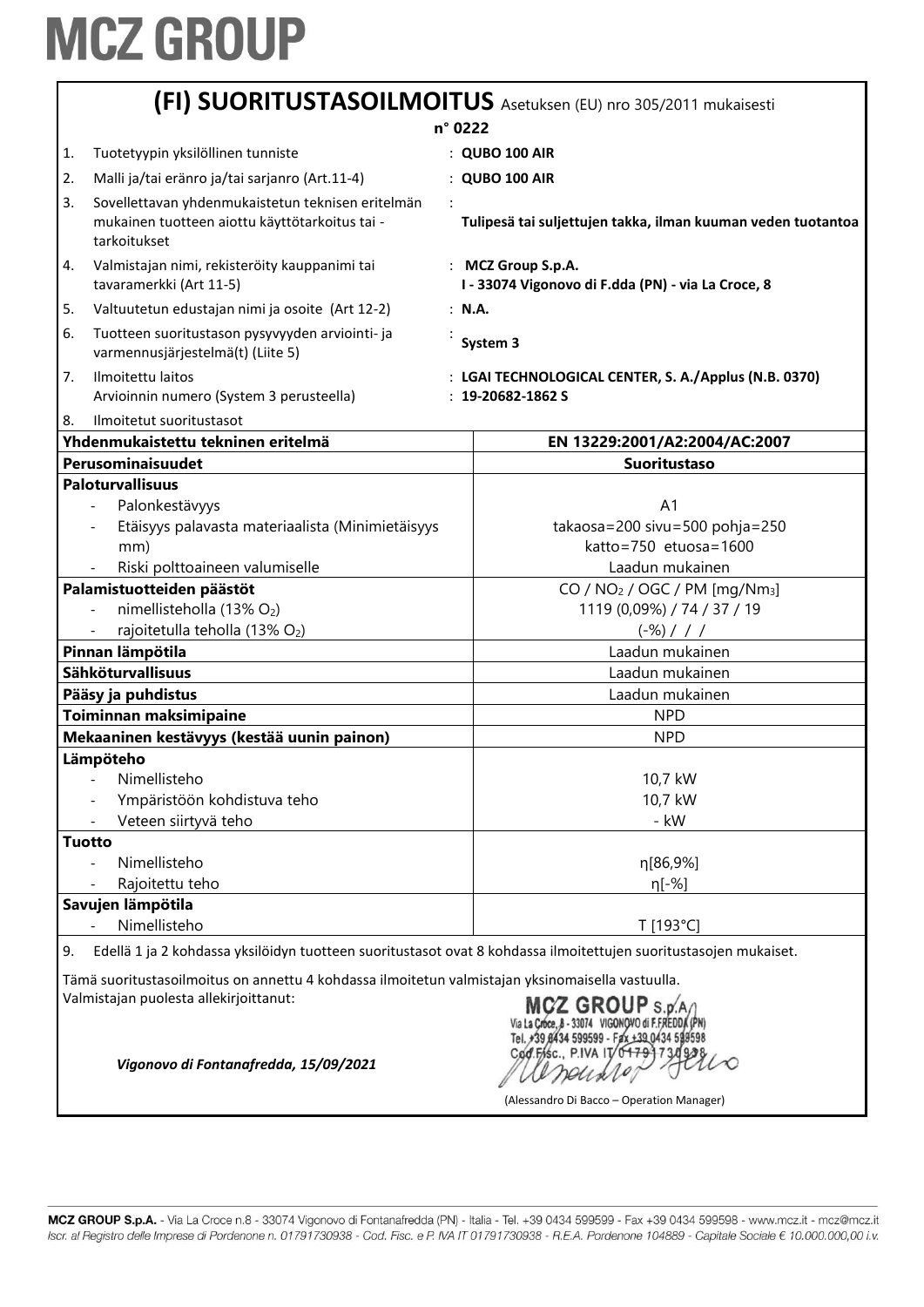| (ET) TOIMIVUSDEKLARATSIOON Vastavalt määrusele (EL) nr 305/2011                                                                               |                                                                                                     |                                                                                 |
|-----------------------------------------------------------------------------------------------------------------------------------------------|-----------------------------------------------------------------------------------------------------|---------------------------------------------------------------------------------|
|                                                                                                                                               |                                                                                                     | n° 0222                                                                         |
| 1.                                                                                                                                            | Tootetüübi kordumatu identifitseerimistunnus                                                        | : QUBO 100 AIR                                                                  |
| 2.                                                                                                                                            | Mudel ja/või partii nr ja/või seeria nr (Säte 11-4)                                                 | : QUBO 100 AIR                                                                  |
| 3.                                                                                                                                            | Toote kasutusalad vastavalt kohaldatavale ühtlustatud                                               |                                                                                 |
|                                                                                                                                               | tehnilisele spetsifikatsioonile                                                                     | Sisendseade või suletud kamin, sooja vee tootmiseta                             |
| 4.                                                                                                                                            | Tootja registreeritud nimetus või kaubamärk (Säte 11- : MCZ Group S.p.A.<br>5)                      | I - 33074 Vigonovo di F.dda (PN) - via La Croce, 8                              |
| 5.                                                                                                                                            | Volitatud esindaja nimi ja aadress (Säte 12-2)                                                      | : N.A.                                                                          |
| 6.                                                                                                                                            | Toimivuse püsivuse hindamise ja kontrollimise<br>süsteem (Lisa 5)                                   | System 3                                                                        |
| 7.                                                                                                                                            | Teavitatud labor<br>Katseprotokolli number (System 3 põhjal)°                                       | : LGAI TECHNOLOGICAL CENTER, S. A./Applus (N.B. 0370)<br>$: 19 - 20682 - 1862S$ |
| 8.                                                                                                                                            | Toimivusdeklaratsioon                                                                               |                                                                                 |
|                                                                                                                                               | Ühtlustatud tehniline kirjeldus                                                                     | EN 13229:2001/A2:2004/AC:2007                                                   |
|                                                                                                                                               | Põhiomadused                                                                                        | <b>Jõudlus</b>                                                                  |
|                                                                                                                                               | <b>Tuleohutus</b>                                                                                   |                                                                                 |
|                                                                                                                                               | Tulekindlus<br>$\blacksquare$<br>Kaugus süttivatest materjalidest (Väikseim lubatud<br>kaugus (mm)) | A <sub>1</sub><br>taga=200 küljel=500 põhjal=250<br>lagi=750 ees=1600           |
|                                                                                                                                               | Küttematerjali väljumise oht                                                                        | Vastavuses                                                                      |
|                                                                                                                                               | Põlemise heitkogused                                                                                | CO / NO <sub>2</sub> / OGC / PM [mg/Nm <sub>3</sub> ]                           |
|                                                                                                                                               | nimivõimsusel (13% O2)                                                                              | 1119 (0,09%) / 74 / 37 / 19                                                     |
|                                                                                                                                               | alandatud võimsusega (13% O2)                                                                       | $(-\%)$ / / /                                                                   |
| Pinna temperatuur                                                                                                                             |                                                                                                     | Vastavuses                                                                      |
| <b>Elektriohutus</b>                                                                                                                          |                                                                                                     | Vastavuses                                                                      |
|                                                                                                                                               | Juurdepääs ja puhastamine                                                                           | Vastavuses                                                                      |
| Maksimaalne töörõhk                                                                                                                           |                                                                                                     | <b>NPD</b>                                                                      |
|                                                                                                                                               | Mehaaniline tugevus (kamina toetamiseks)                                                            | <b>NPD</b>                                                                      |
|                                                                                                                                               | Soojusjuhtivus                                                                                      |                                                                                 |
|                                                                                                                                               | Nimivõimsus                                                                                         | 10,7 kW                                                                         |
|                                                                                                                                               | Väljundvõimsus kütmisel                                                                             | 10,7 kW                                                                         |
|                                                                                                                                               | Väljundvõimsus vee kütmisel                                                                         | - kW                                                                            |
|                                                                                                                                               | <b>Võimsus</b>                                                                                      |                                                                                 |
|                                                                                                                                               | Nimivõimsus                                                                                         | η[86,9%]                                                                        |
|                                                                                                                                               | Alandatud võimsus                                                                                   | η[-%]                                                                           |
|                                                                                                                                               | Aurude temperatuur<br>Nimivõimsus                                                                   | T [193°C]                                                                       |
| 9.                                                                                                                                            | Toote toimivus punktides 1 ja 2 vastab punktis 8 deklareeritud toimivusele.                         |                                                                                 |
|                                                                                                                                               |                                                                                                     |                                                                                 |
| Käesolev toimivusdeklaratsioon on välja antud punktis 4 märgitud tootja ainuvastutusel.<br>Allkirjastanud tootja nimel:<br>$CZ$ GROUP $s.p.'$ |                                                                                                     |                                                                                 |
|                                                                                                                                               | Vigonovo di Fontanafredda, 15/09/2021                                                               | (Alessandro Di Bacco - Operation Manager)                                       |
|                                                                                                                                               |                                                                                                     |                                                                                 |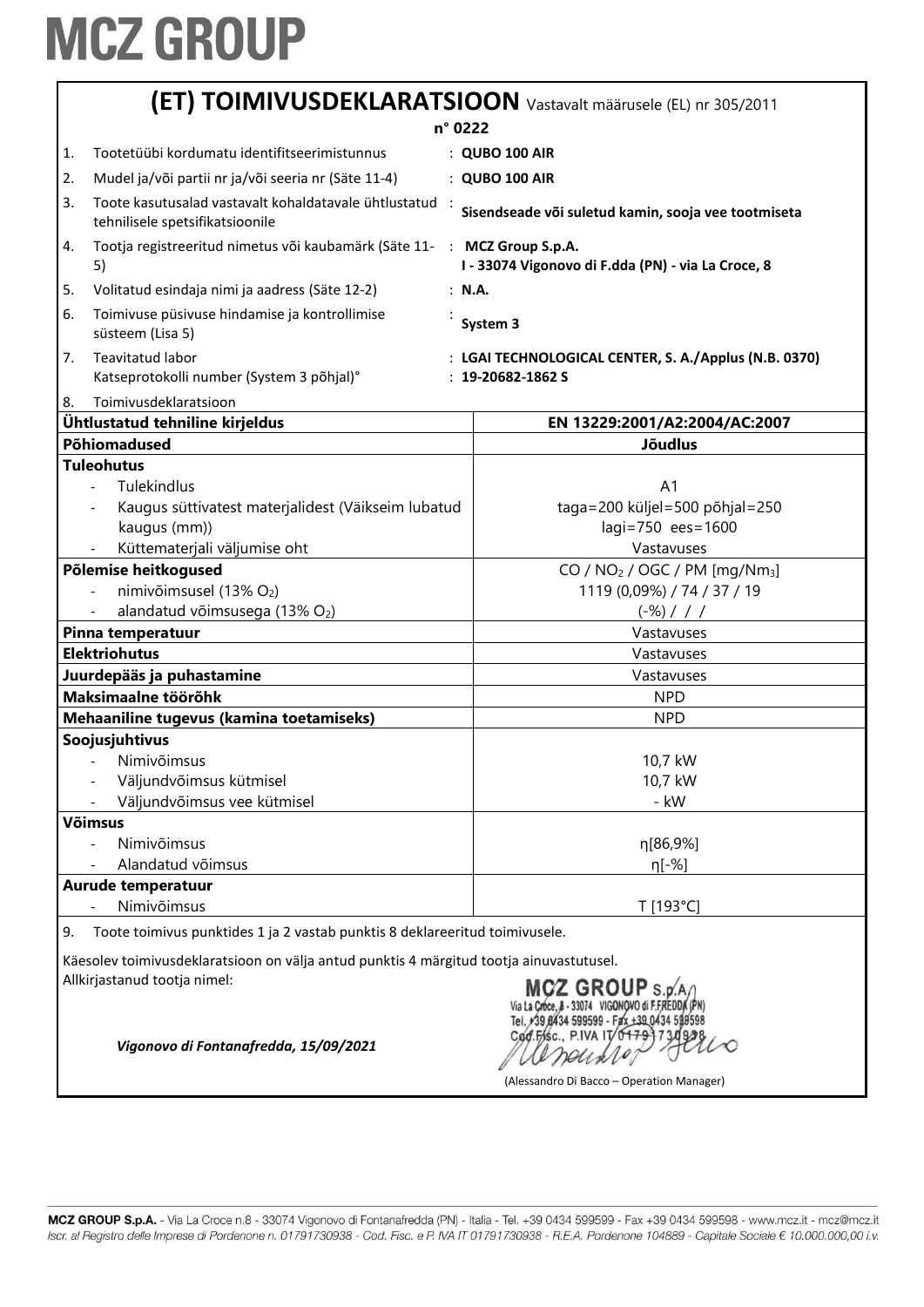| (LV) EKSPLUATĀCIJAS ĪPAŠĪBU DEKLARĀCIJA Saskaņā ar regulu (EK) Nr. 305/2011                                                                                |                                                                                                     |                                                                                               |
|------------------------------------------------------------------------------------------------------------------------------------------------------------|-----------------------------------------------------------------------------------------------------|-----------------------------------------------------------------------------------------------|
| n° 0222                                                                                                                                                    |                                                                                                     |                                                                                               |
| 1.                                                                                                                                                         | Unikāls izstrādājuma tipa identifikācijas numurs                                                    | : QUBO 100 AIR                                                                                |
| 2.                                                                                                                                                         | Tipa, partijas vai sērijas numurs (11. panta 4. punkts)                                             | : QUBO 100 AIR                                                                                |
| 3.                                                                                                                                                         | Izstrādājuma paredzētais izmantojums vai                                                            |                                                                                               |
|                                                                                                                                                            | izmantojumi saskaņā ar piemērojamo saskaņoto<br>tehnisko specifikāciju, kā paredzējis ražotājs      | Ievietots vai slēgts kamīns, bez karstā ūdens ražošanas                                       |
| 4.                                                                                                                                                         | Ražotāja nosaukums, reģistrētais komercnosaukums<br>vai reģistrētā preču zīme (11. panta 5. punkts) | : MCZ Group S.p.A.<br>I - 33074 Vigonovo di F.dda (PN) - via La Croce, 8                      |
| 5.                                                                                                                                                         | Pilnvarotā pārstāvja nosaukums un adrese (12. panta<br>2. punkts)                                   | ÷<br><b>N.A.</b>                                                                              |
| 6.                                                                                                                                                         | Ekspluatācijas īpašību noturības novērtējuma un<br>pārbaudes sistēma (5. Pielikums)                 | System 3                                                                                      |
| 7.                                                                                                                                                         | Paziņotā laboratorija                                                                               | : LGAI TECHNOLOGICAL CENTER, S. A./Applus (N.B. 0370)                                         |
|                                                                                                                                                            | Testa ziņojuma numurs (saskaņā ar 3. sistēmu)                                                       | $: 19 - 20682 - 1862S$                                                                        |
| 8.                                                                                                                                                         | Deklarētās ekspluatācijas īpašības                                                                  |                                                                                               |
|                                                                                                                                                            | Saskaņotas tehniskās specifikācijas                                                                 | EN 13229:2001/A2:2004/AC:2007                                                                 |
|                                                                                                                                                            | Būtiskie raksturlielumi                                                                             | Ekspluatācijas īpašības                                                                       |
|                                                                                                                                                            | Ugunsdrošība                                                                                        |                                                                                               |
|                                                                                                                                                            | Izturība pret uguns iedarbību                                                                       | A <sub>1</sub>                                                                                |
|                                                                                                                                                            | Degmateriāla attālums                                                                               | aizmugure=200 platums=500 dziļums=250                                                         |
|                                                                                                                                                            | (Minimālais attālums, mm)                                                                           | griesti=750 priekšpuse=1600                                                                   |
|                                                                                                                                                            | Degvielas izliešanas risk                                                                           | Atbilstošs                                                                                    |
|                                                                                                                                                            | Sadegšanas produktu emisijas                                                                        | CO / NO <sub>2</sub> / OGC / PM [mg/Nm <sub>3</sub> ]                                         |
|                                                                                                                                                            | pie nominālās jaudas (13% O2)                                                                       | 1119 (0,09%) / 74 / 37 / 19                                                                   |
|                                                                                                                                                            | pie nominālās jaudas (13% O2)                                                                       | $(-\%)$ / / /<br>Atbilstošs                                                                   |
|                                                                                                                                                            | Virsmas temperatūra<br>Elektriskās instalācijas drošība                                             | Atbilstošs                                                                                    |
|                                                                                                                                                            | Pieejamība un tīrīšana                                                                              | Atbilstošs                                                                                    |
|                                                                                                                                                            |                                                                                                     | <b>NPD</b>                                                                                    |
| Maksimālais darba spiediens                                                                                                                                |                                                                                                     |                                                                                               |
|                                                                                                                                                            | Mehāniskā izturība (kamīna atbalstīšanai)                                                           | <b>NPD</b>                                                                                    |
|                                                                                                                                                            | Termiskās ekspluatācijas īpašības<br>Nominālā jauda                                                 | 10,7 kW                                                                                       |
|                                                                                                                                                            | Vides snieguma jauda                                                                                | 10,7 kW                                                                                       |
|                                                                                                                                                            | Ūdenim nodotā jauda                                                                                 | - kW                                                                                          |
|                                                                                                                                                            | <b>Sniegums</b>                                                                                     |                                                                                               |
|                                                                                                                                                            | Nominālā jauda                                                                                      | n[86,9%]                                                                                      |
|                                                                                                                                                            | Samazināta jauda                                                                                    | η[-%]                                                                                         |
|                                                                                                                                                            | Dūmgāzu temperatūra                                                                                 |                                                                                               |
|                                                                                                                                                            | Nominālā jauda                                                                                      | T [193°C]                                                                                     |
| 9.                                                                                                                                                         | 1. un 2. punktā minētā produkta sniegums atbilst 8. punktā deklarētajām ekspluatācijas īpašībām.    |                                                                                               |
| Par šo izdoto ekspluatācijas īpašību deklarāciju ir atbildīgs vienīgi 4. punktā norādītais ražotājs.<br>Parakstīts ražotāja vārdā:<br><b>MCZ GROUP</b> s.p |                                                                                                     |                                                                                               |
|                                                                                                                                                            | Vigonovo di Fontanafredda, 15/09/2021                                                               | 599599 - Fax +39 0434 59<br>Cod.Fisc., P.IVA IT/<br>(Alessandro Di Bacco - Operation Manager) |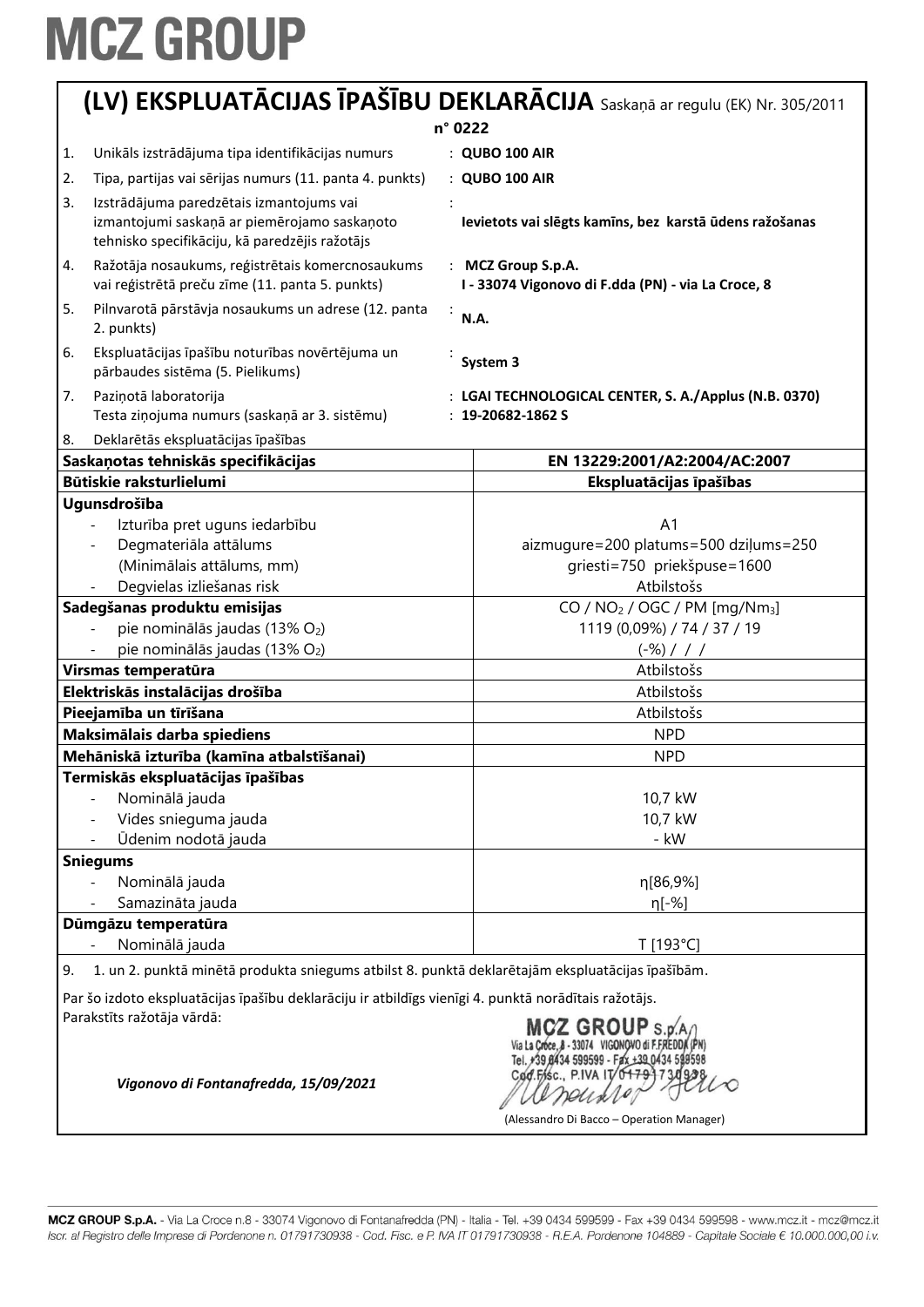|    | (LT) EKSPLOATACINIŲ SAVYBIŲ DEKLARACIJA Pagal Reglamentą (ES) 305/2011                                       |  |                                                                                 |
|----|--------------------------------------------------------------------------------------------------------------|--|---------------------------------------------------------------------------------|
|    |                                                                                                              |  | n° 0222                                                                         |
| 1. | Unikalus identifikacinis gaminio kodas ir tipas                                                              |  | : QUBO 100 AIR                                                                  |
| 2. | Modelis ir (arba) partijos nr. ir (arba) serijos nr. (11-4<br>straipsnis)                                    |  | QUBO 100 AIR                                                                    |
| 3. | Gaminio paskirtis pagal atitinkamas suderintas<br>technines specifikacijas                                   |  | : Kamino įdėklas arba uždarytas židinys, be karšto vandens<br>gamybos funkcijos |
| 4. | Gamintojo pavadinimas arba registruotas prekių<br>ženklas (11-5 straipsnis)                                  |  | : MCZ Group S.p.A.<br>I - 33074 Vigonovo di F.dda (PN) - via La Croce, 8        |
| 5. | Siuntėjo pavadinimas ir adresas (12-2 straipsnis)                                                            |  | : N.A.                                                                          |
| 6. | Eksploatacinių savybių pastovumo vertinimo ir<br>tikrinimo sistema (5 priedas)                               |  | System 3                                                                        |
| 7. | Notifikuota laboratorija<br>Bandymy ataskaitos numeris (pagal "System 3")                                    |  | : LGAI TECHNOLOGICAL CENTER, S. A./Applus (N.B. 0370)<br>$: 19 - 20682 - 1862S$ |
| 8. | Deklaruotos eksploatacinės savybės                                                                           |  |                                                                                 |
|    | Suderintos techninės specifikacijos                                                                          |  | EN 13229:2001/A2:2004/AC:2007                                                   |
|    | Svarbiausios savybės                                                                                         |  | Eksploatacinės savybės                                                          |
|    | Priešgaisrinė sauga<br>Atsparumas ugniai                                                                     |  | A <sub>1</sub>                                                                  |
|    | Atstumas nuo mat. komb. (Minimalus atstukas                                                                  |  | iš galo=200 iš šono=500 iš apačios=250                                          |
|    | mm)                                                                                                          |  | lubos=750 priekyje=1600                                                         |
|    | Galimas degalų nuotėkis                                                                                      |  | Atitinka                                                                        |
|    | Degant išsiskiriančios dujos                                                                                 |  | $CO / NO2 / OGC / PM [mg/Nm3]$                                                  |
|    | esant vardinei galiai (13% O2)                                                                               |  | 1119 (0,09%) / 74 / 37 / 19                                                     |
|    | esant sumažintai galiai (13% O2)                                                                             |  | $(-\%)$ / / /                                                                   |
|    | Paviršiaus temperatūra                                                                                       |  | Atitinka                                                                        |
|    | Elektros sauga                                                                                               |  | Atitinka                                                                        |
|    | Prieiga ir valymas                                                                                           |  | Atitinka                                                                        |
|    | Didžiausias veikimo slėgis                                                                                   |  | <b>NPD</b>                                                                      |
|    | Mechaninis atsparumas (išlaikantis kaminą)                                                                   |  | <b>NPD</b>                                                                      |
|    | Šiluminės savybės                                                                                            |  |                                                                                 |
|    | Vardinė galia                                                                                                |  | 10,7 kW                                                                         |
|    | aplinką išskiriamas energijos kiekis                                                                         |  | 10,7 kW                                                                         |
|    | vandenį išskiriamas energijso kiekis                                                                         |  | - kW                                                                            |
|    | <b>Našumas</b>                                                                                               |  |                                                                                 |
|    | Vardinė galia                                                                                                |  | η[86,9%]                                                                        |
|    | Sumažinta galia                                                                                              |  | η[-%]                                                                           |
|    | Dūmų temperatūra                                                                                             |  |                                                                                 |
|    | Vardinė galia                                                                                                |  | T [193°C]                                                                       |
| 9. | 1 ir 2 punkte minėtos gaminio eksploatacinės savybės atitinka 8 punkte deklaruotas eksploatacines savybes    |  |                                                                                 |
|    | Ši eksploatacinių savybių deklaracija išduodama išimtinę atsakomybę prisiimant gamintojui, minėtam 4 punkte. |  |                                                                                 |
|    | Gamintojo vardu pasirašė:                                                                                    |  |                                                                                 |
|    |                                                                                                              |  | $MCZ$ GROUP $\frac{1}{2}$                                                       |

Via La Croce, 8 - 33074 VIGONOVO di F.FREDDA (PN)<br>Tel. 739 8434 599599 - Fax +39 0434 599598<br>Cod. F/sc., P.IVA IT/04799734928  $^{434}_{730938}$ arounder

(Alessandro Di Bacco – Operation Manager)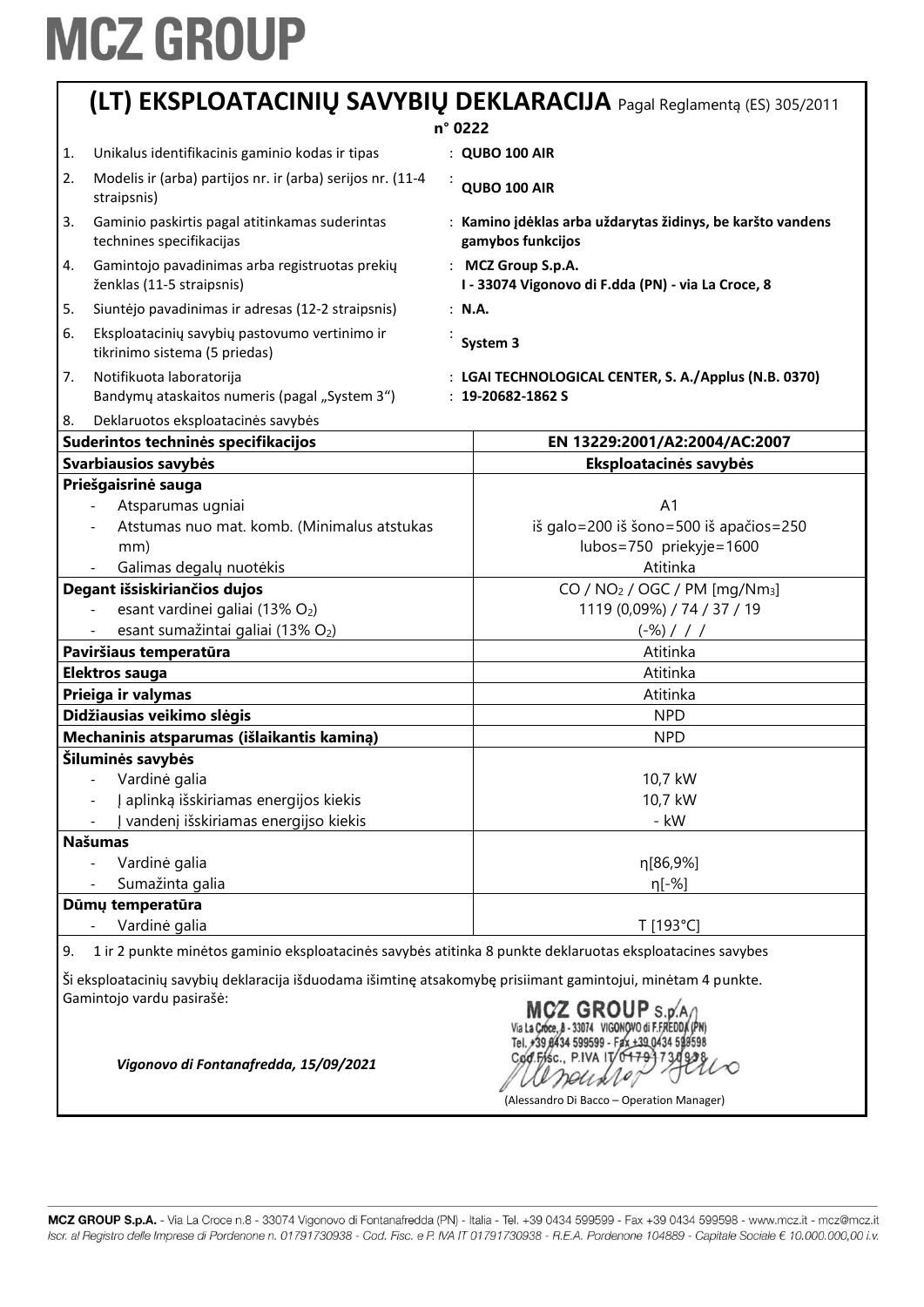| (HU) TELJESÍTMÉNYNYILATKOZAT A 305/2011/EU rendelet alapján |  |
|-------------------------------------------------------------|--|
|-------------------------------------------------------------|--|

|    |                                                                                                                                     | n° 0222 |                                                                                   |
|----|-------------------------------------------------------------------------------------------------------------------------------------|---------|-----------------------------------------------------------------------------------|
| 1. | A termék típus egyedi azonosító kódja                                                                                               |         | : QUBO 100 AIR                                                                    |
| 2. | Modell és/vagy tétel- és/vagy sorozatszám (11. cikk (4)                                                                             |         |                                                                                   |
|    | bekezdése)                                                                                                                          |         | QUBO 100 AIR                                                                      |
| 3. | A terméknek a gyártó által meghatározott<br>rendeltetése az alkalmazandó harmonizált műszaki<br>előírással összhangban              |         | Insert vagy zárt rendszerű kandalló a melegvíz-előállítás<br>lehetőségével nélkül |
| 4. | A gyártó neve, bejegyzett kereskedelmi neve, illetve<br>bejegyzett védjegye (11. cikk (5) bekezdése)                                |         | : MCZ Group S.p.A.<br>I - 33074 Vigonovo di F.dda (PN) - via La Croce, 8          |
| 5. | A meghatalmazott képviselő neve és értesítési címe<br>(12.cikk (2) bekezdése)                                                       | N.A.    |                                                                                   |
| 6. | A termék teljesítménye állandóságának értékelésére<br>és ellenőrzésére vonatkozó rendszer (5. melléklet)                            |         | System 3                                                                          |
| 7. | Vizsgáló laboratórium<br>Vizsgálati jelentés hivatkozási száma (a 3-as rendszer<br>alapján)                                         |         | : LGAI TECHNOLOGICAL CENTER, S. A./Applus (N.B. 0370)<br>$: 19 - 20682 - 1862S$   |
| 8. | A nyilatkozat szerinti teljesítmény                                                                                                 |         |                                                                                   |
|    | Harmonizált műszaki előírások                                                                                                       |         | EN 13229:2001/A2:2004/AC:2007                                                     |
|    | Alapvető tulajdonságok<br>Tűzbiztonság                                                                                              |         | <b>Teljesítmény</b>                                                               |
|    | Tűzállóság                                                                                                                          |         | A <sub>1</sub>                                                                    |
|    | Éghető anyagoktól való távolság (Minimális                                                                                          |         | hátoldal=200 oldal=500 aljzat=250                                                 |
|    | távolság, mm-ben)                                                                                                                   |         | mennyezet=750 elöl=1600                                                           |
|    | Gyúlékony anyagok kibocsátásának kockázata                                                                                          |         | Megfelel                                                                          |
|    | Égéstermékek kibocsátása                                                                                                            |         | CO / $NO2$ / OGC / PM [mg/Nm <sub>3</sub> ]                                       |
|    | névleges teljesítmény esetén (13% O2)                                                                                               |         | 1119 (0,09%) / 74 / 37 / 19                                                       |
|    | redukált teljesítmény esetén (13% O2)                                                                                               |         | $(-\%)$ / / /                                                                     |
|    | Felületi hőmérséklet                                                                                                                |         | Megfelel                                                                          |
|    | <b>Elektromos biztonság</b>                                                                                                         |         | Megfelel                                                                          |
|    | Hozzáférhetőség és tisztítás                                                                                                        |         | Megfelel                                                                          |
|    | Maximális üzemi nyomás                                                                                                              |         | <b>NPD</b>                                                                        |
|    | Mechanikai teherbírás (a kémény alátámasztására)                                                                                    |         | <b>NPD</b>                                                                        |
|    | Termikus teljesítmény                                                                                                               |         |                                                                                   |
|    | Névleges teljesítmény                                                                                                               |         | 10,7 kW                                                                           |
|    | Környezetnek átadott teljesítmény                                                                                                   |         | 10,7 kW                                                                           |
|    | Víznek átadott teljesítmény                                                                                                         |         | - kW                                                                              |
|    | <b>Hatásfok</b>                                                                                                                     |         |                                                                                   |
|    | Névleges teljesítmény                                                                                                               |         | n[86,9%]                                                                          |
|    | Redukált teljesítmény                                                                                                               |         | η[-%]                                                                             |
|    | Füstgáz hőmérséklete                                                                                                                |         |                                                                                   |
|    | Névleges teljesítmény                                                                                                               |         | T [193°C]                                                                         |
| 9. | Az 1. és 2. pontban meghatározott termék teljesítménye megfelel a 8. pontban feltüntetett, nyilatkozat szerinti<br>teljesítménynek. |         |                                                                                   |
|    | E teljesítménynyilatkozat kiadásáért kizárólag a 4. pontban meghatározott gyártó a felelős.                                         |         |                                                                                   |
|    | A gyártó nevében és részéről aláíró személy:<br>Vigonovo di Fontanafredda, 15/09/2021                                               |         | <b>MCZ GROUP S.p</b><br>Cod.Fisc., P.IVA IT                                       |
|    |                                                                                                                                     |         | (Alessandro Di Bacco – Operation Manager)                                         |

MCZ GROUP S.p.A. - Via La Croce n.8 - 33074 Vigonovo di Fontanafredda (PN) - Italia - Tel. +39 0434 599599 - Fax +39 0434 599598 - www.mcz.it - mcz@mcz.it Iscr. al Registro delle Imprese di Pordenone n. 01791730938 - Cod. Fisc. e P. IVA IT 01791730938 - R.E.A. Pordenone 104889 - Capitale Sociale € 10.000.000,00 i.v.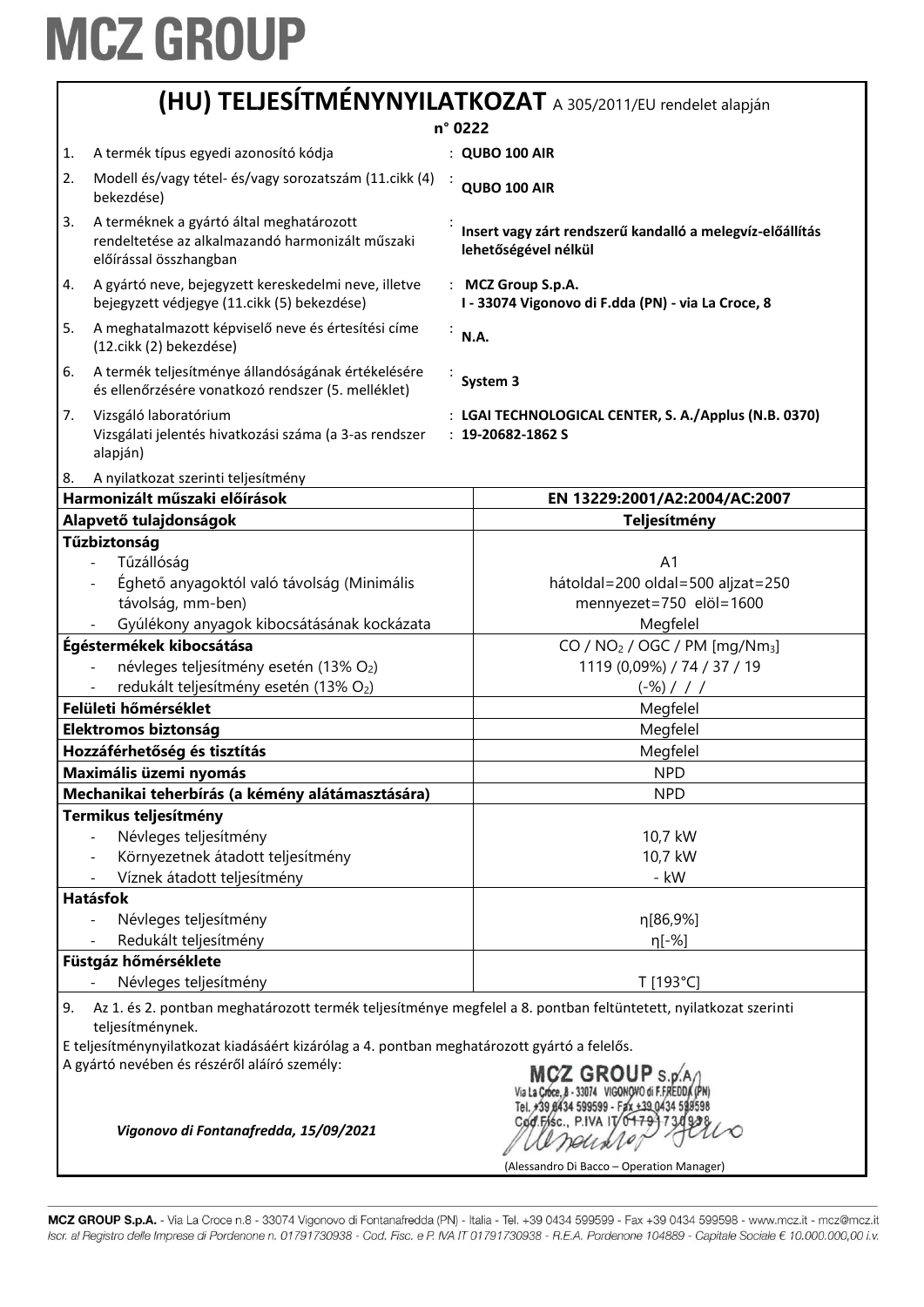| (RO) DECLARAȚIE DE PERFORMANȚĂ în baza regulamentului (UE) nr. 305/2011                                                                                                      |                                                                                                                                            |
|------------------------------------------------------------------------------------------------------------------------------------------------------------------------------|--------------------------------------------------------------------------------------------------------------------------------------------|
|                                                                                                                                                                              | n° 0222                                                                                                                                    |
| Cod unic de identificare al produsului-tip<br>1.                                                                                                                             | : QUBO 100 AIR                                                                                                                             |
| Modelul şi/sau nr. lotului şi/sau nr. de serie (Art. 11-4) : QUBO 100 AIR<br>2.                                                                                              |                                                                                                                                            |
| Utilizări prevăzute ale produsului, în conformitate cu<br>3.<br>specificația tehnică armonizată aplicabilă                                                                   | Inserție sau șemineu închis, fără producerea de apă caldă                                                                                  |
| Numele sau marca înregistrată a fabricantului (Art. 11- : MCZ Group S.p.A.<br>4.<br>5)                                                                                       | I - 33074 Vigonovo di F.dda (PN) - via La Croce, 8                                                                                         |
| 5.<br>Numele și adresa reprezentantului autorizat (Art. 12-<br>2)                                                                                                            | N.A.                                                                                                                                       |
| Sistemul de evaluare și verificarea constanței<br>6.<br>performanței (Anexa 5)                                                                                               | System 3                                                                                                                                   |
| 7.<br>Laborator notificat<br>Numărul raportului de testare (în baza System 3)                                                                                                | : LGAI TECHNOLOGICAL CENTER, S. A./Applus (N.B. 0370)<br>$: 19 - 20682 - 1862S$                                                            |
| Performanțe declarate<br>8.                                                                                                                                                  |                                                                                                                                            |
| Specificația tehnică armonizată                                                                                                                                              | EN 13229:2001/A2:2004/AC:2007                                                                                                              |
| Caracteristici esențiale                                                                                                                                                     | Performanță                                                                                                                                |
| Siguranța la foc                                                                                                                                                             |                                                                                                                                            |
| Reacție la foc                                                                                                                                                               | A <sub>1</sub>                                                                                                                             |
| Distanța față de mat. combustibil (Distanța                                                                                                                                  | spate=200 lateral=500 fund=250                                                                                                             |
| minimă, în mm)                                                                                                                                                               | $tavan = 750$ frontal = 1600                                                                                                               |
| Risc de pierderi de combustibil                                                                                                                                              | Conform                                                                                                                                    |
| Emisiile produselor de combustie                                                                                                                                             | CO / $NO2$ / OGC / PM [mg/Nm <sub>3</sub> ]                                                                                                |
| la putere nominală (13% O2)                                                                                                                                                  | 1119 (0,09%) / 74 / 37 / 19                                                                                                                |
| la putere redusă (13% O2)                                                                                                                                                    | $(-\%)$ / / /                                                                                                                              |
| Temperatura de suprafață                                                                                                                                                     | Conform                                                                                                                                    |
| Siguranța electrică                                                                                                                                                          | Conform                                                                                                                                    |
| Accesibilitate și curățare                                                                                                                                                   | Conform                                                                                                                                    |
| Presiune maximă de funcționare                                                                                                                                               | <b>NPD</b>                                                                                                                                 |
| Rezistența mecanică (pentru susținerea căminului)                                                                                                                            | <b>NPD</b>                                                                                                                                 |
| <b>Performante termice</b>                                                                                                                                                   |                                                                                                                                            |
| Puterea nominală                                                                                                                                                             | 10,7 kW                                                                                                                                    |
| Puterea transferată mediului                                                                                                                                                 | 10,7 kW                                                                                                                                    |
| Puterea transferată apei                                                                                                                                                     | - kW                                                                                                                                       |
| <b>Rentabilitate</b>                                                                                                                                                         |                                                                                                                                            |
| Puterea nominală                                                                                                                                                             | η[86,9%]                                                                                                                                   |
| Puterea redusă                                                                                                                                                               | η[-%]                                                                                                                                      |
| Temperatura fumului                                                                                                                                                          |                                                                                                                                            |
| Puterea nominală                                                                                                                                                             |                                                                                                                                            |
|                                                                                                                                                                              | T [193°C]                                                                                                                                  |
| 9.<br>Această declarație de performanță este emisă pe răspunderea exclusivă a fabricantului identificat la punctul 4.<br>Semnată pentru și în numele fabricantului de către: | Performanța produsului identificat la punctele 1 și 2 este în conformitate cu performanța declarată de la punctul 8<br>$MCZ$ GROUP $s_{R}$ |

Via La Croce, 8 - 33074 VIGONOVO E FREDDA (PN)<br>Tel. +39 6434 599599 - Fax +39 0434 599598<br>Cod.Fr.Sc., P.IVA IT 0+7-9-7 34 928

(Alessandro Di Bacco – Operation Manager)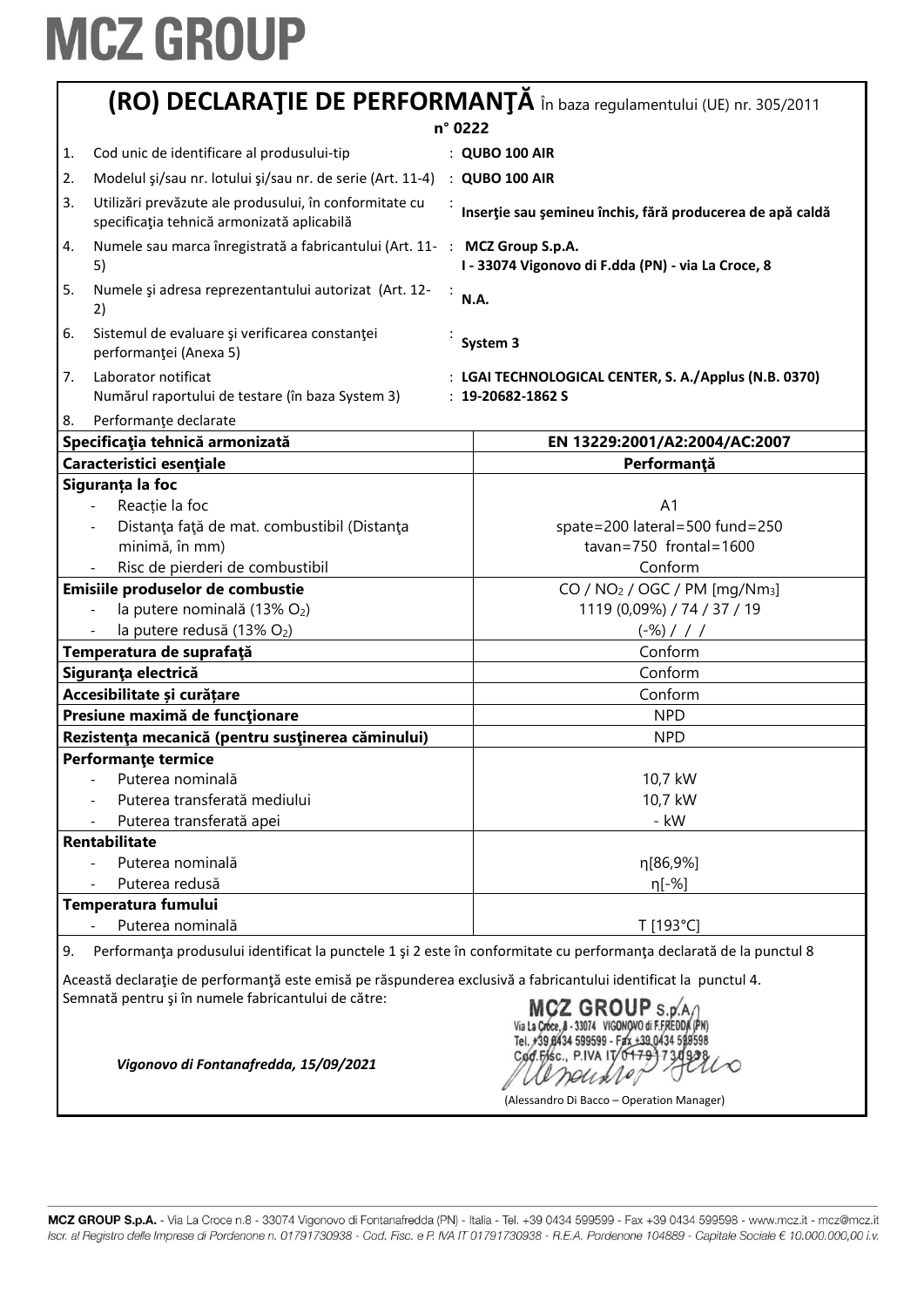|    |                                                                                                                                          | (BL) ДЕКЛАРАЦИЯ ЗА ЕКСПЛОАТАЦИОННИ ПОКАЗАТЕЛИ                                                                   |
|----|------------------------------------------------------------------------------------------------------------------------------------------|-----------------------------------------------------------------------------------------------------------------|
|    |                                                                                                                                          | съгласно Регламент (ЕС) №305/2011<br>n° 0222                                                                    |
| 1. | Уникален идентификационен код на типа продукт                                                                                            | : QUBO 100 AIR                                                                                                  |
| 2. | Модел и/или № на партида и/или сериен № (Чл.<br>$11-4)$                                                                                  | QUBO 100 AIR                                                                                                    |
| 3. | Предвидена употреба на продукта съгласно<br>съответната хармонизирана техническа<br>спецификация                                         | Камина за вграждане или затворена камина, без<br>производство на топла вода                                     |
| 4. | Име или регистрирана марка на производителя<br>(Чл. 11-5)                                                                                | : MCZ Group S.p.A.<br>I - 33074 Vigonovo di F.dda (PN) - via La Croce, 8                                        |
| 5. | Име и адрес на упълномощения представител (Чл.<br>$12-2)$                                                                                | N.A.                                                                                                            |
| 6. | Система за оценяване и проверка на постоянството<br>на експлоатационните показатели (Приложение 5)                                       | System 3                                                                                                        |
| 7. | Нотифицирана лаборатория<br>Номер на доклада от изпитването                                                                              | : LGAI TECHNOLOGICAL CENTER, S. A./Applus (N.B. 0370)<br>$: 19-20682-1862S$                                     |
| 8. | Декларирани експлоатационни показатели                                                                                                   |                                                                                                                 |
|    | Хармонизирана техническа спецификация                                                                                                    | EN 13229:2001/A2:2004/AC:2007                                                                                   |
|    | Съществени характеристики                                                                                                                | Експлоатационен показател                                                                                       |
|    | пожарна безопасност                                                                                                                      |                                                                                                                 |
|    | Устойчивост на огън<br>Разстояние от горящия материал (Минимално                                                                         | A <sub>1</sub><br>задна страна=200 странично=500 дъно=250                                                       |
|    | разстояние, в mm)                                                                                                                        | таван=750 предна част=1600                                                                                      |
|    | Риск от изтичане на гориво                                                                                                               | Съответства                                                                                                     |
|    | Емисии на продукти от горенето                                                                                                           | CO / NO <sub>2</sub> / OGC / PM [mg/Nm <sub>3</sub> ]                                                           |
|    | при номинална мощност (13% О2)                                                                                                           | 1119 (0,09%) / 74 / 37 / 19                                                                                     |
|    | при намалена мощност (13% О2)                                                                                                            | $(-\%)$ / / /                                                                                                   |
|    | Повърхностна температура                                                                                                                 | Съответства                                                                                                     |
|    | Електрическа безопасност                                                                                                                 | Съответства                                                                                                     |
|    | Достъп и почистване                                                                                                                      | Съответства                                                                                                     |
|    | Максимално работно налягане                                                                                                              | <b>NPD</b>                                                                                                      |
|    | Механична якост (за поддържане на камината)                                                                                              | <b>NPD</b>                                                                                                      |
|    | Топлинни експлоатационни показатели                                                                                                      |                                                                                                                 |
|    | Номинална мощност                                                                                                                        | 10,7 kW                                                                                                         |
|    | Мощност, отдавана в околната среда                                                                                                       | 10,7 kW                                                                                                         |
|    | Мощност, отдавана на водата                                                                                                              | - kW                                                                                                            |
|    | Производителност                                                                                                                         |                                                                                                                 |
|    | Номинална мощност                                                                                                                        | η[86,9%]                                                                                                        |
|    | Намалена мощност                                                                                                                         | $n[-%]$                                                                                                         |
|    | Температура на димните газове                                                                                                            |                                                                                                                 |
|    | Номинална мощност                                                                                                                        | T [193°C]                                                                                                       |
| 9. | Експлоатационните показатели за продукта, посочени в точки 1 и 2, съответстват на експлоатационните<br>показатели, декларирани в точка 8 |                                                                                                                 |
|    |                                                                                                                                          | Настоящата декларация за експлоатационни показатели се издава изцяло на отговорността на производителя, посочен |
|    | в точка 4.<br>Подписано за и от името на производителя от:                                                                               | +39 8434 599599 - Fax +39 0434<br>Cod.Fisc., P.IVA IT                                                           |
|    | Vigonovo di Fontanafredda, 15/09/2021                                                                                                    | (Alessandro Di Bacco - Operation Manager)                                                                       |

MCZ GROUP S.p.A. - Via La Croce n.8 - 33074 Vigonovo di Fontanafredda (PN) - Italia - Tel. +39 0434 599599 - Fax +39 0434 599598 - www.mcz.it - mcz@mcz.it Iscr. al Registro delle Imprese di Pordenone n. 01791730938 - Cod. Fisc. e P. IVA IT 01791730938 - R.E.A. Pordenone 104889 - Capitale Sociale € 10.000.000,00 i.v.